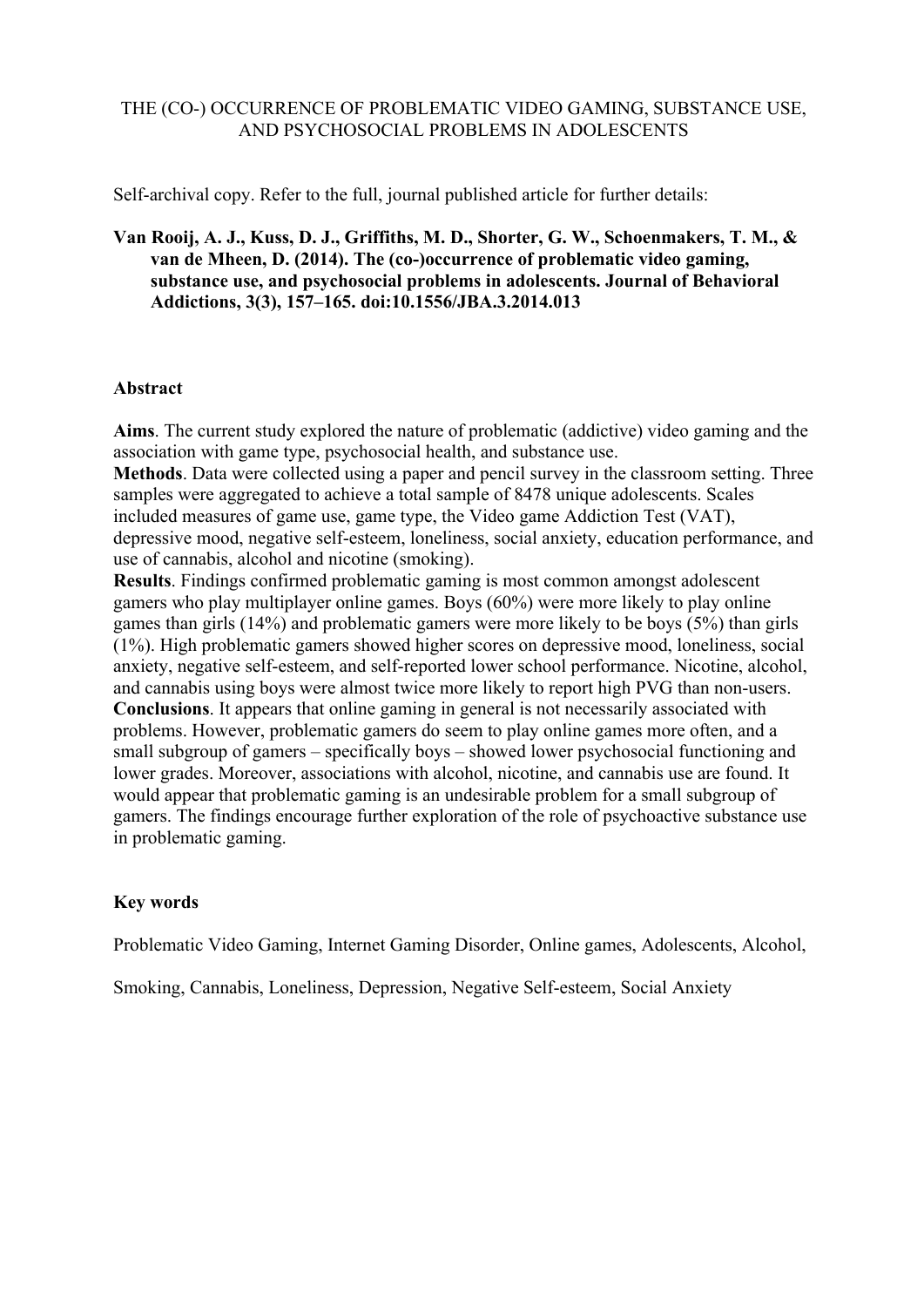#### **Introduction**

#### **Problematic gaming and 'game addiction'**

Although the term 'game addiction' and its synonyms such as compulsive, excessive, and problematic use are regularly and interchangeably used (Kuss & Griffiths, 2012b), the clinical validity and necessity of a potential new 'game addiction' construct remains undetermined (Kardefelt-Winther, 2014)**.** Nonetheless, a proposed diagnosis for *Internet Gaming Disorder* was included in the Appendix (Section 3) of the DSM-5 in order to stimulate further research into the topic (American Psychiatric Association, 2013; Petry & O'Brien, 2013). This diagnosis is phrased as a: "Persistent and recurrent use of the Internet to engage in games, often with other players, leading to clinically significant impairment or distress as indicated by five (or more) of the following [criteria] in a 12-month period" (American Psychiatric Association, 2013, p. 795).

Much of the current work on 'game addiction' was conducted using survey studies. While a variety of instruments exist, they tend to be derived from a mix of criteria used for 'substance use disorder' and 'gambling disorder' – the latter being the only behavioral addictive disorder in the DSM-5 (Griffiths, 2005; Lemmens, Valkenburg, & Peter, 2009; Rehbein, Kleimann, & Mößle, 2010; Van Rooij, Schoenmakers, Van den Eijnden, Vermulst, & van de Mheen, 2012). Using this approach, studies from the US, Norway, Germany and the Netherlands indicate that 'game addiction' is prevalent in 0.6% to 11.9% of adolescents (Gentile, 2009; King, Delfabbro, & Griffiths, 2012; Mentzoni et al., 2011; Rehbein et al., 2010; Van Rooij, Schoenmakers, Vermulst, Van den Eijnden, & Van de Mheen, 2011). A summarizing review by Ferguson et al. concludes that prevalence estimates of around 3.1% are probably most accurate (Ferguson, Coulson, & Barnett, 2011).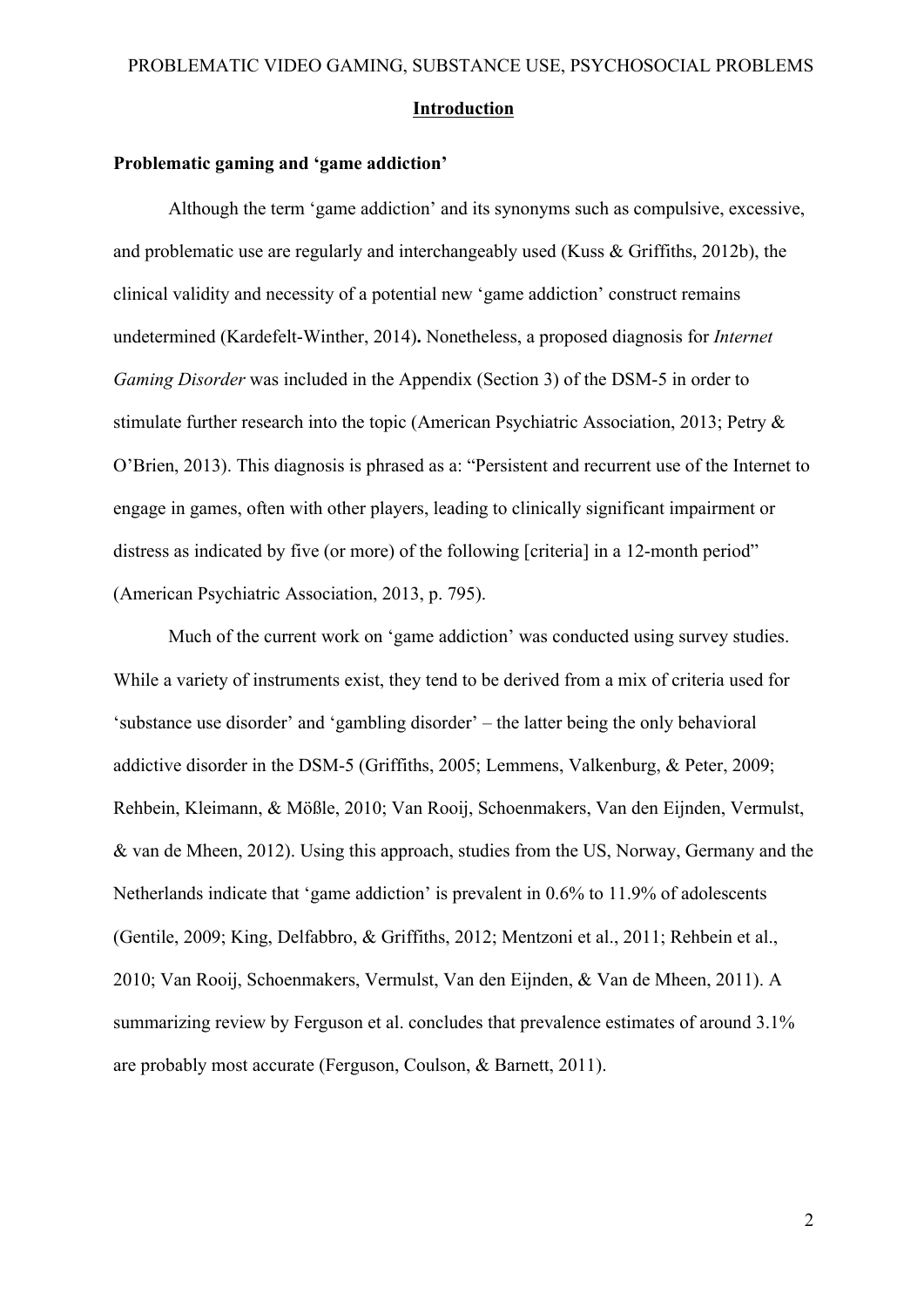When asked about their game behavior, a significant proportion of gamers indicate having problems controlling their behavior. Given the problems with measurement, it is unknown to what extent these findings of potentially problematic gamers (Ferguson et al., 2011) in healthy populations and/or gamer samples translate to potential clinical cases of game addiction. There is reason for caution as clinically reported numbers in the Netherlands  $-411$  gamers in addiction care treatment (Wisselink, Kuijpers, & Mol, 2013) – diverge from conservative Dutch adolescent population estimates of 1.5% to 2% (Lemmens et al., 2009; Van Rooij et al., 2011). Diagnosis remains difficult when there is little consensus in diagnostic criteria. Although suggestions for new scales have been made (Petry et al., 2014), these are currently non-validated and derive from internal 'voting' procedures. Meanwhile, validated measures do not fully correspond to the current DSM-5 criteria (King, Haagsma, Delfabbro, Gradisar, & Griffiths, 2013).

The authors are cautious in the use of addiction terminology in survey research at a young age. Thus, we refer to problematic (video) gaming (PVG) in the current survey-based study of a healthy population sample. PVG is defined as an addictive-like behavior that includes experiencing: (a) a loss of control over the behavior, (b) conflicts with the self and with others, (c) preoccupation with gaming, (d) the utilization of games for purposes of coping/mood modification, and (e) withdrawal symptoms (Van Rooij et al., 2012; Van Rooij, 2011). This measurement approach (see Method) places PVG on a dimensional continuum (Helzer, van den Brink, & Guth, 2006) and includes the main dimensions of internet/game addiction (Lortie & Guitton, 2013). Early adolescence is the specific focus in this study. This is a crucial period in development, an age-group that rapidly adopts (gaming) technology, and a demographic group that is frequently referred to in (clinical) reports about gaming (Gross, Juvonen, & Gable, 2002; Subrahmanyam, Greenfield, Kraut, & Gross, 2001).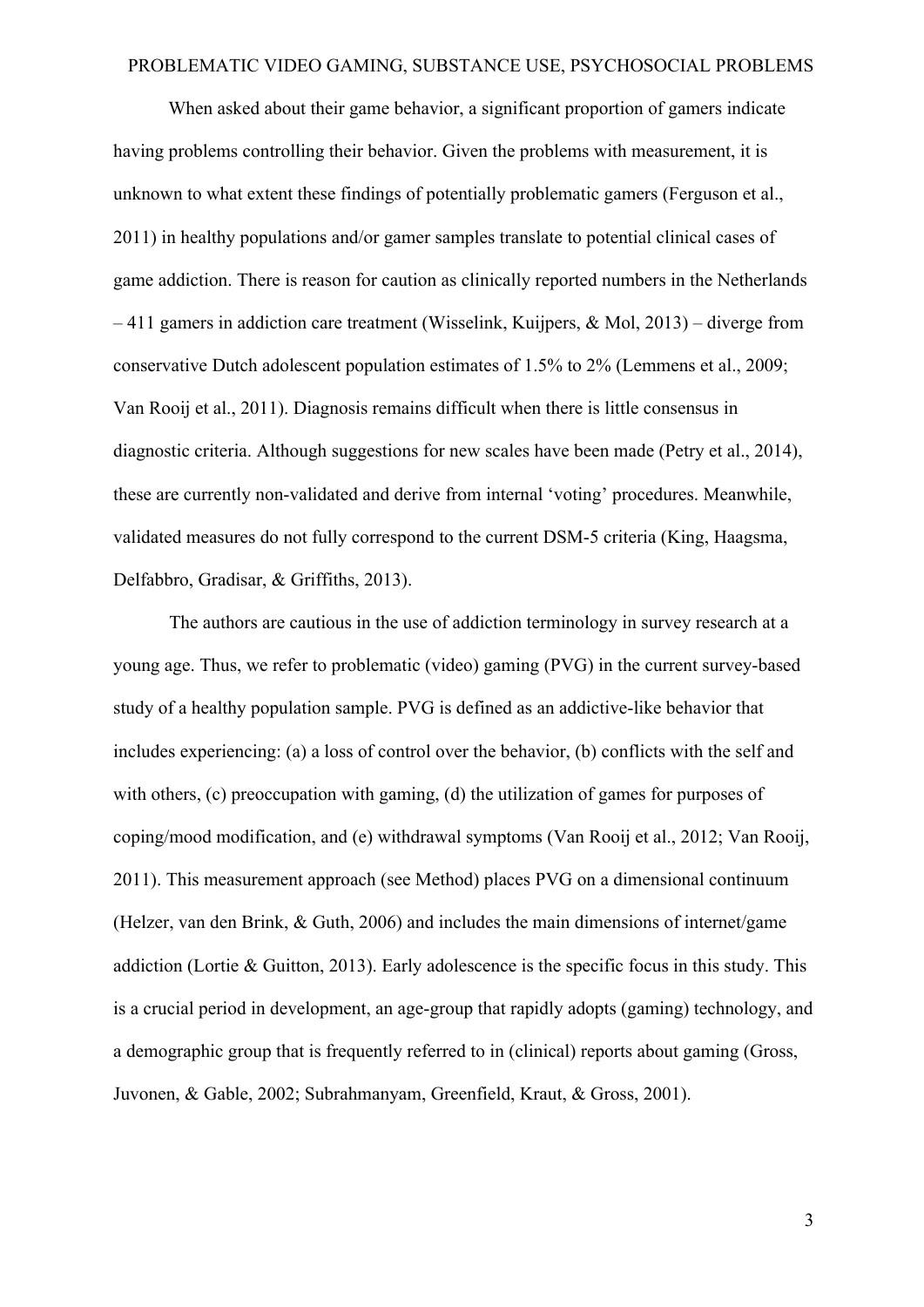#### **The association between online games and problematic gaming**

PVG is most often associated with online multiplayer games (Council on Science and Public Health, 2007; Van Rooij, Schoenmakers, Van den Eijnden, & Van de Mheen, 2010). A German study (*N*=7761, only boys) found players classed as 'dependent' (three standard deviations or higher above the average for their computer game dependency scale KFN-CSAS-II) spent most of their game time playing online games. While these findings fit with the DSM-5 proposal for 'internet gaming disorder', the potential for addiction in offline and casual (smartphone) games is understudied in the literature (Rehbein & Mößle, 2013). Although the mechanisms that cause addictive gaming are unknown, authors have speculated about the role of reward features, the social nature of online games, endlessness (King et al., 2012), and satisfaction of various play motivations (Kuss, Louws, & Wiers, 2012). The following hypotheses can be formulated:

*Hypothesis (1): Online gamers are thought to be most susceptible to problematic (addictive) video gaming, in comparison to those that play offline and casual games.* 

*Hypothesis (2): Problematic gamers are thought to spend most of their time on online games, in comparison to those that play offline and casual games.*

## **Psychosocial health and school performance**

Researchers have consistently found relationships between measures of PVG and psychosocial problems (e.g. Ko, Yen, Chen, Chen, & Yen, 2005; Ng & Wiemer-Hastings, 2005; Rehbein et al., 2010; Van Rooij et al., 2011; Wood, Gupta, Derevensky, & Griffiths, 2004). Poor school performance has also been associated with PVG. While the relationships between PVG and decreased psychosocial health are evident, their interpretation is not. Some authors argue that PVG might better be viewed as a manifestation of an underlying issue such as depressive mood or loneliness (e.g. Wood, 2007). With this in mind, commonly associated psychosocial state characteristics are explored: depressive mood (Han & Renshaw, 2011; Mentzoni et al., 2011), loneliness (Caplan, Williams, & Yee, 2009; Van Rooij,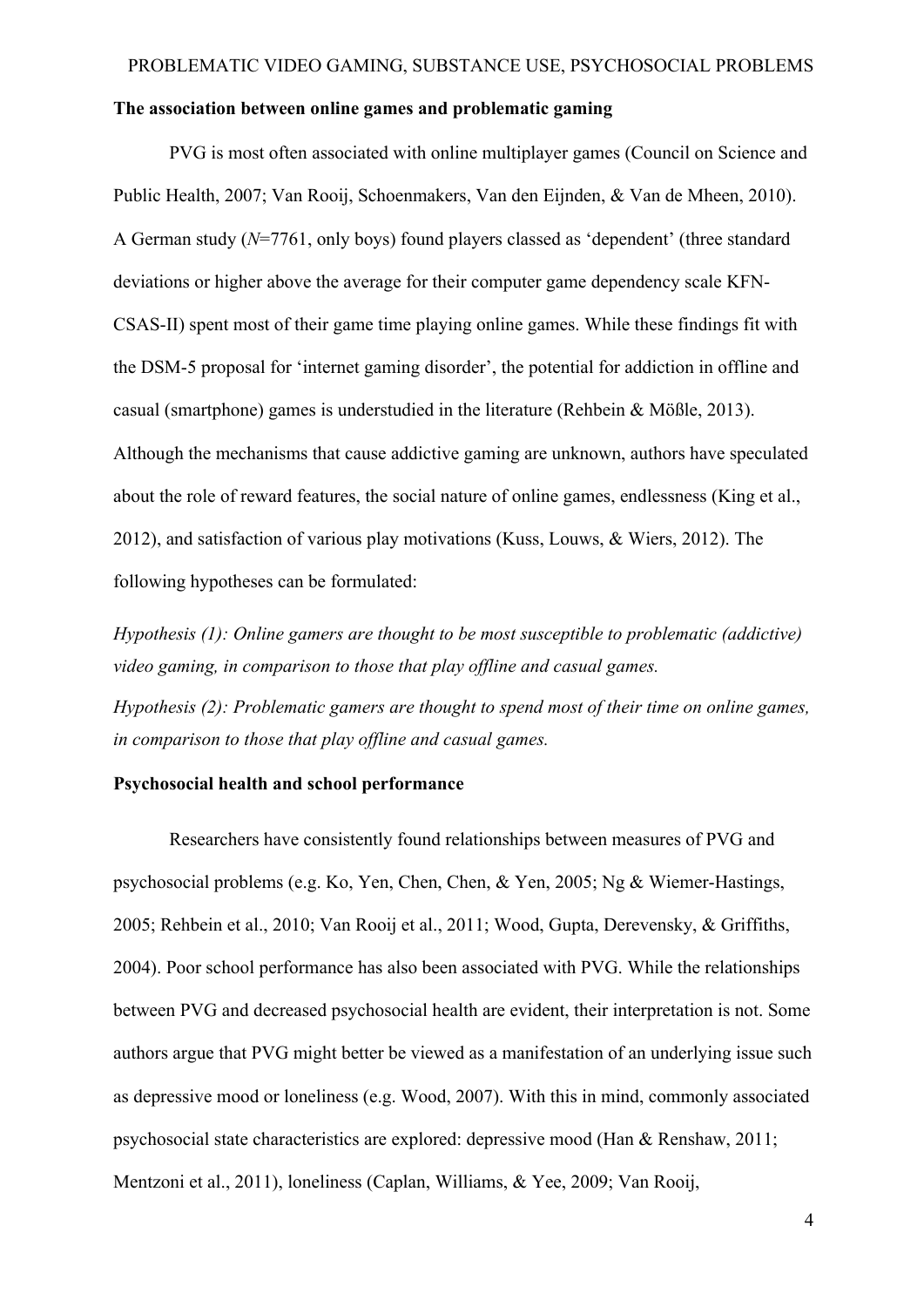Schoenmakers, Van den Eijnden, Vermulst, & Van de Mheen, 2013), social anxiety (Cole & Hooley, 2013; Gentile et al., 2011), negative self-esteem (Ko et al., 2005), and self-reported grades (Gentile et al., 2011) in those with high scores on PVG scales and those with low scores. Looking at the extreme cases is relevant as the relationship between gaming and psychosocial problems may be curvilinear in nature, with the extreme cases suffering impairment (Allahverdipour, Bazargan, Farhadinasab, & Moeini, 2010; Van Rooij et al., 2011). This provides the following hypotheses:

*Hypothesis (3): Adolescents that play online games have decreased psychosocial wellbeing in comparison with those that do not play online games.*

*Hypothesis (4): Problematic gamers demonstrate decreased psychosocial wellbeing more often than non-problematic gamers.*

## **Co-occurrence of risky behaviors: drinking, smoking, and cannabis use**

Adolescence is an experimental period with regards to both substances and risky behaviors such as gambling (Volberg, Gupta, Griffiths, Olason, & Delfabbro, 2010; Winters & Anderson, 2000). PVG can be viewed as a risky behavior as it encompasses and is associated with various problems (Rehbein et al., 2010; Sublette & Mullan, 2012). If we accept the premise that certain persons might have a genetic and/or psychological predisposition towards addictive/problematic use this might manifest itself in increases of both PVG and substance use. For instance, similar neurocognitive deficits are suspected to exist for both problem gambling and substance use (Goudriaan, Oosterlaan, de Beurs, & van den Brink, 2006). Firstly, neurocognitive similarities with substance use are found for PVG as well (Kuss & Griffiths, 2012a). Impulsivity, as another example, has been found to be a typical risk factor for both problem behaviors (including alcohol use) in young people (Evenden, 1999; Khurana et al., 2013) and problematic gaming (Gentile et al., 2011; Park, Kim, Bang, Yoon, & Cho, 2010; Van Holst et al., 2011). There are many corresponding risk factors for a variety of alcohol and other drug problems in young people (Hawkins, Catalano,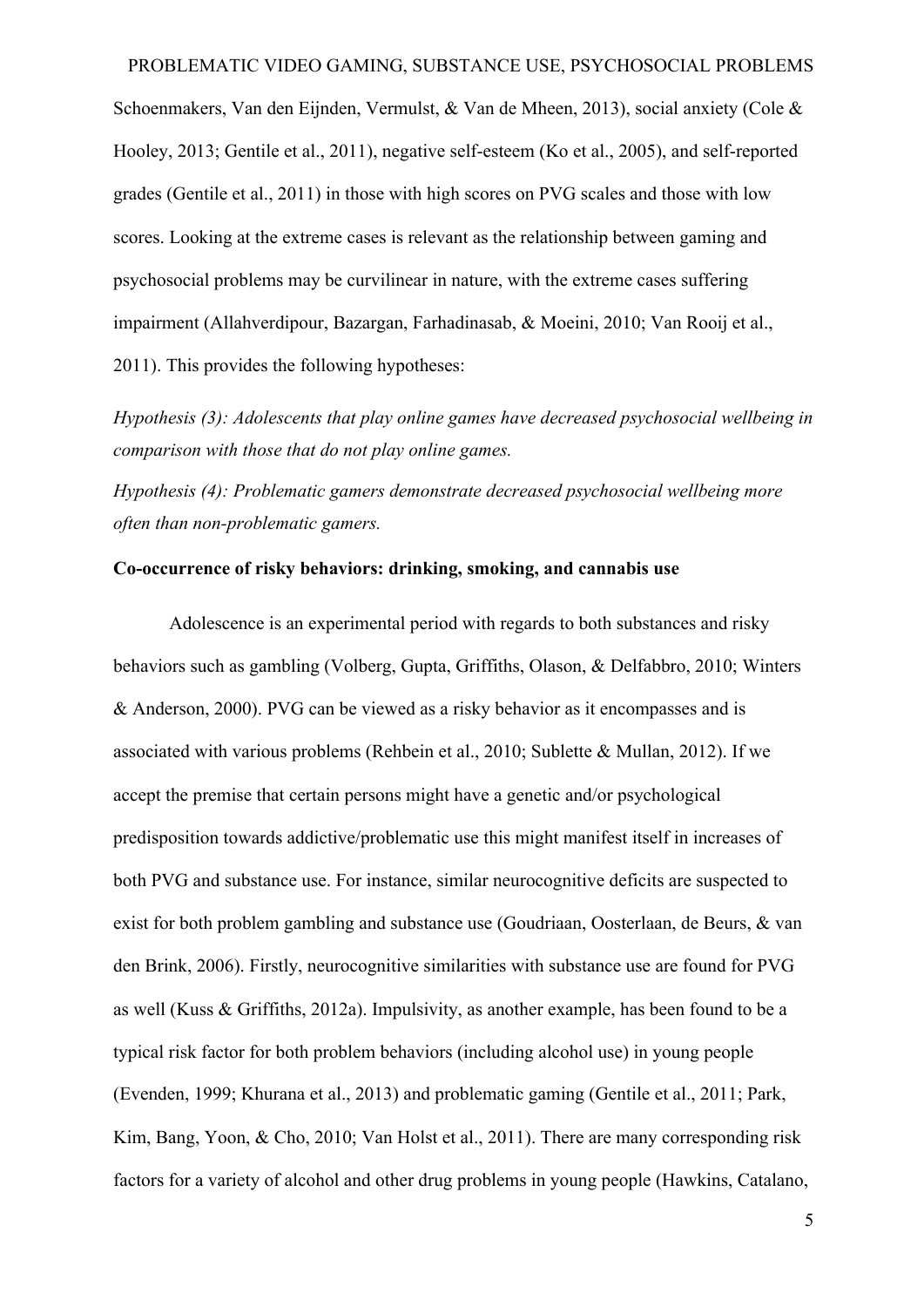& Miller, 1992), among which several have been studied and found for PVG as well; e.g. school performance, social problems, conduct problems, personality type, and attention problems (Kuss & Griffiths, 2012b).

Obviously a good number of users with these risk factors might either engage in problematic gaming or use substances. However, the supposed vulnerability is likely to result in overlap as well, as we know from the literature that overlap between various addictions is quite common (Sussman, Lisha, & Griffiths, 2011). Empirical findings suggest that addictive behaviors co-occur. This includes examples such as substance use and gambling (Fisoun, Floros, Siomos, Geroukalis, & Navridis, 2012; Floros, Siomos, Fisoun, & Geroukalis, 2012; Griffiths, 2002; Lee, Han, Kim, & Renshaw, 2013; Wood et al., 2004), and problematic computer (game) use and substance use (Grüsser, Thalemann, Albrecht, & Thalemann, 2005) or gambling (Wood et al., 2004). While the relationship between PVG and substance use has been studied before, results are inconclusive and originate from small samples. In fact, the German study found no significant associations (Grüsser et al., 2005). We will focus on exploring the co-occurrence of two types of risky behavior: substance use and PVG.

*Hypothesis (5): Adolescents who play online games use psychoactive substances (nicotine, cannabis, alcohol) more often than those who do not play online games.*

*Hypothesis (6): Adolescent substance users (nicotine, cannabis, alcohol) are more likely to be problematic gamers than non-substance users.* 

## **Present study**

The present study used data from a large adolescent sample to provide information on problematic (addictive) gaming. The role of game type, psychosocial health, and substance use were explored, with the expectation that online gaming, decreased psychosocial functioning, and substance use will be related with PVG. Compared to earlier work, the current study contributes and expands upon existing work by describing the first large sample data on the relationship between substance use and PVG.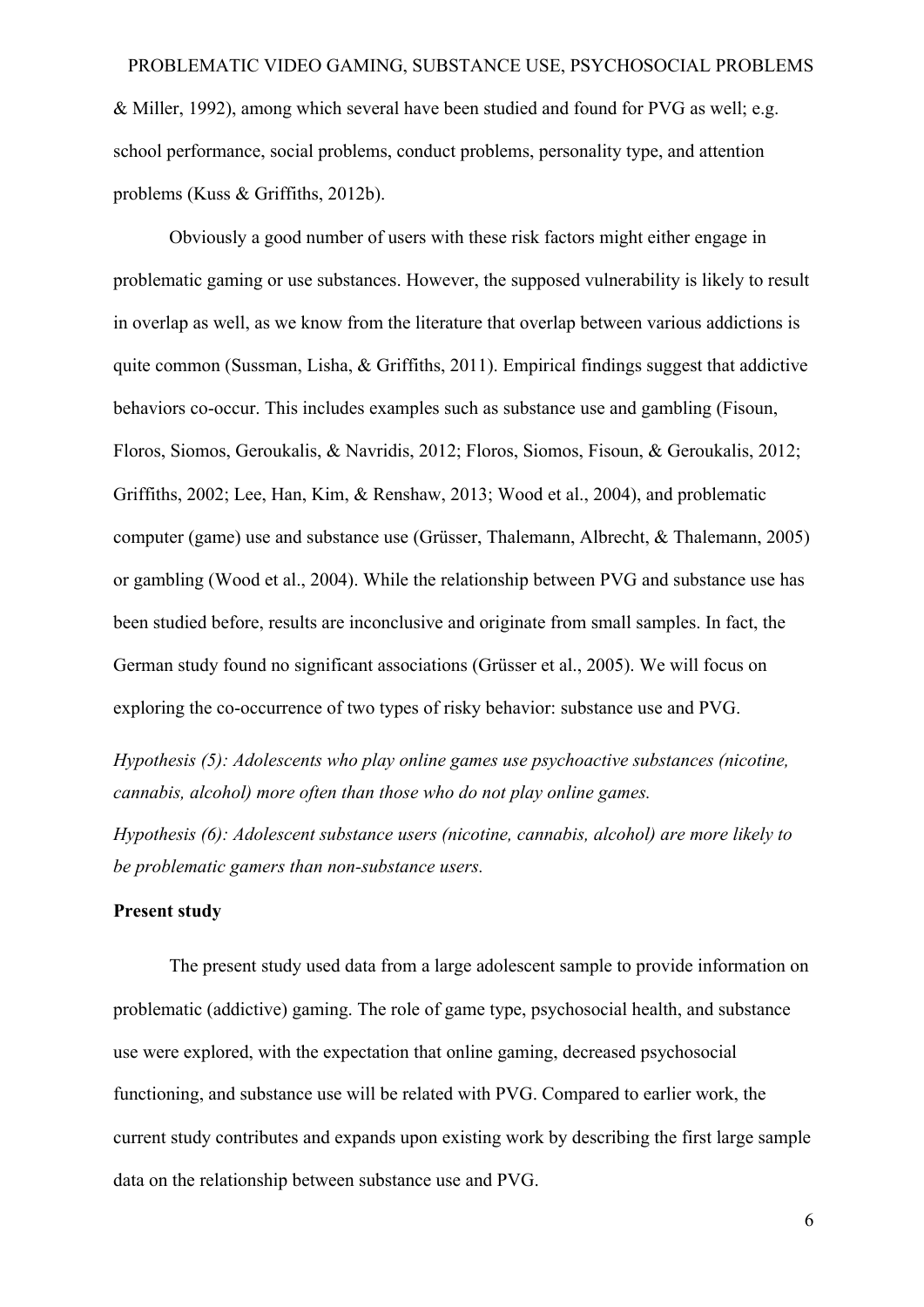#### **Method**

#### **Participants and procedure**

The study aggregates the 2009, 2010 and 2011 samples of the yearly Dutch Monitor Study 'Internet and Youth'. This ongoing paper and pencil study uses stratified sampling to select schools for participation based upon region, urbanization, and education level in the Netherlands. In 2009, ten schools participated (4909 questionnaires were distributed), ten schools participated in 2010 (4133 distributed) and 13 schools participated in 2011 (3756 distributed). The total sample response rates were 83% (*n*=4063; 2009), 91% (*n*=3745; 2010), and 84% (*n*=3173; 2011). Non-response was mainly attributable to entire classes dropping out due to internal scheduling problems. With these classes excluded, the average per-class response rate was 93% (2009), 93% (2010), and 92% (2011).

In the current study the samples were used in a cross-sectional manner and aggregated over three years; the longitudinally repeated cases were removed to obtain a dataset with unique individuals. For example if an individual participated again at T2, after being included at T1, this case was removed from the aggregate dataset at 2010 (and possibly 2011). Reduced in this manner, the final aggregated dataset contains 8,478 completed cases. (For further details on the procedure see: Van Rooij et al., 2010, 2012, 2011).

#### **Measures**

## *Demographic variables*

Demographic variables included sex, education level (low, i.e. vocational training or high, i.e. pre-college or university training), and Dutch secondary education learning year (first, second, third, or fourth year).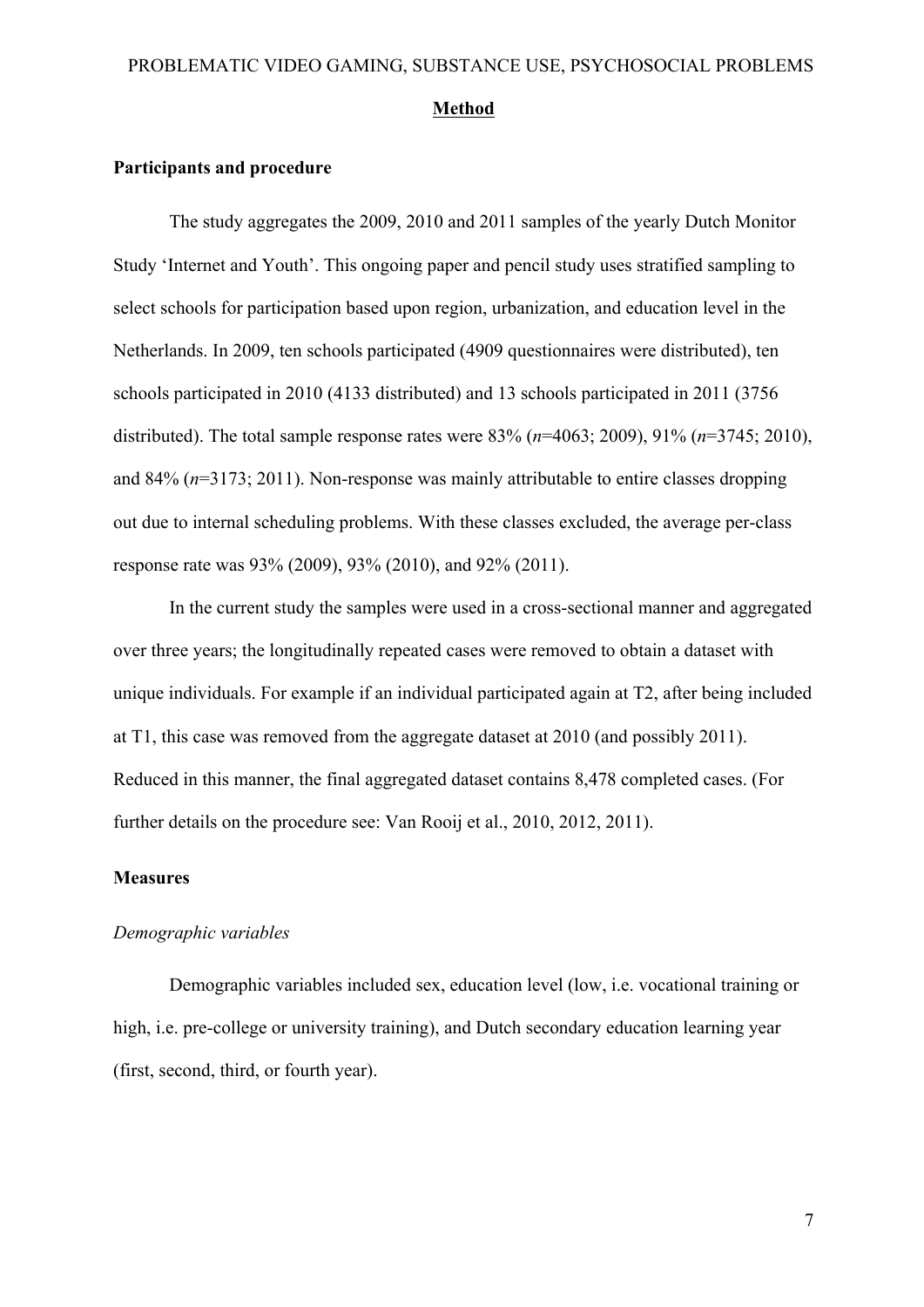*Use and weekly hours spent on online gaming, casual (browser) gaming, and offline gaming*. Three types of games were distinguished: (multiplayer) online games (e.g., *Call of Duty, World of Warcraft*), casual (browser) games (e.g., freebrowsergames.com), and finally offline games (e.g. *Sims 2*). The number of hours per week spent on these game types was obtained by multiplication of two questions measuring days per week of gaming (never to [almost] daily) and average hours of gaming per day on which they play (never to 9+ hours), in line with previous studies (Van Rooij et al., 2010, 2011). This was also represented as a binary use or non-use of a specific game type. The vast majority of surveyed adolescents played at least some type of game (*N*=6757, 80%). Playing multiple game types was common; 41% of gamers played two game types, while 22% of the gamers played all three types of games.

*Video game Addiction Test (VAT)*. The 14-item VAT scale (Van Rooij et al., 2012) incorporates various aspects of behavioral addiction, including: loss of control, conflict, preoccupation/salience, coping/mood modification, and withdrawal symptoms. The VAT showed excellent reliability in the current sample (Cronbach's  $\alpha$ =0.93). Example VAT items include: 'How often do you find it difficult to stop gaming?' and 'How often do you think about gaming, even when you're not online?' and answer options range from 'never' (score 0), seldom (1), sometimes (2), to 'often' (3) and 'very often' (4) on a five-point scale.

The average score on the 14 VAT items provides an indication of average severity of the problematic behavior across all the items. The average was calculated when at least twothirds of the scale was completed, but 99% of calculated VAT scores are averaged over 13 or 14 items. In the current study, the aim was to examine the group that scored high on the VAT. In order to distinguish this group, the average scale scores are divided into two groups. The average first group score ranges from 'never' to 'sometimes', while the answers for the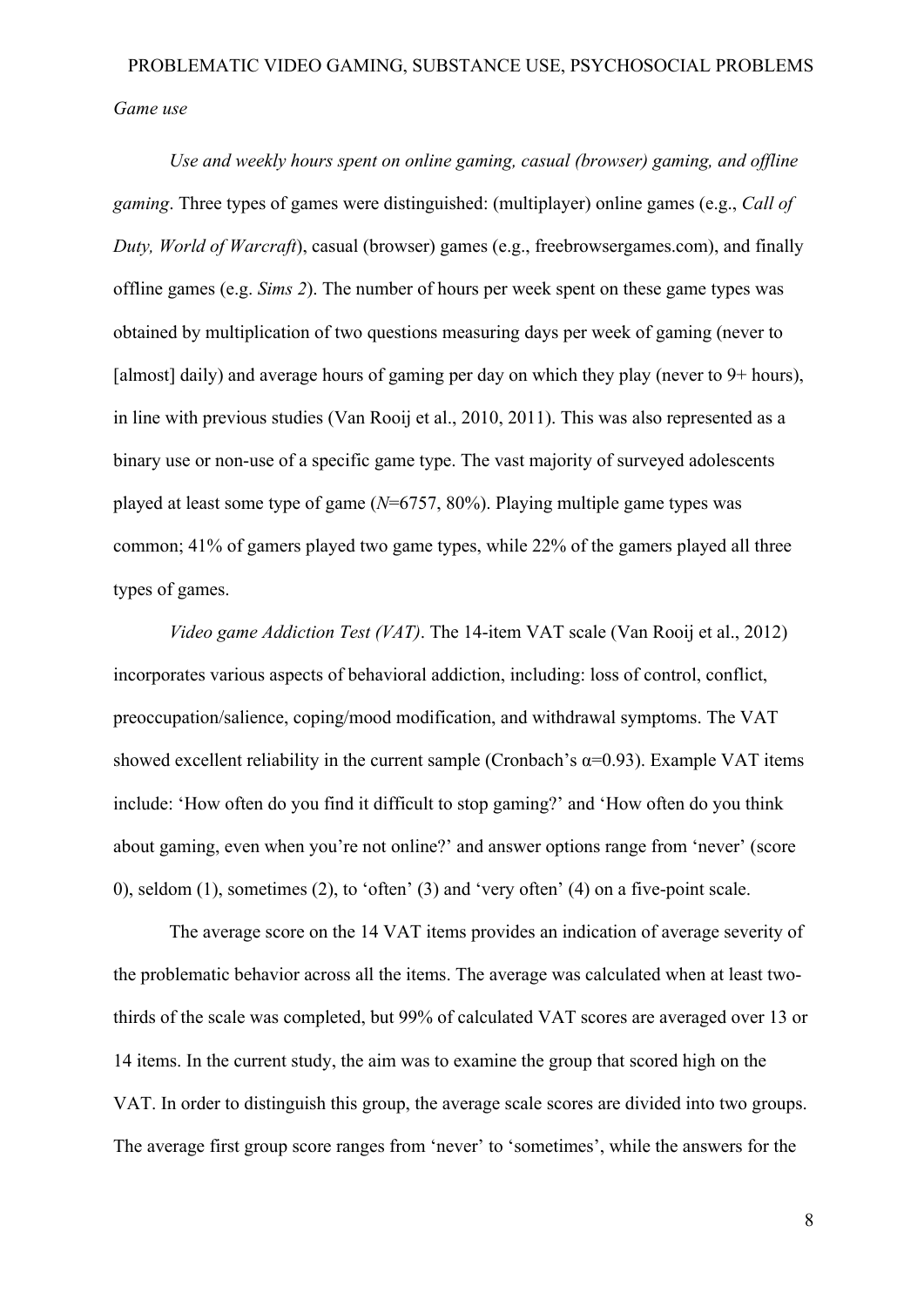PROBLEMATIC VIDEO GAMING, SUBSTANCE USE, PSYCHOSOCIAL PROBLEMS second group range from 'often' to 'very often'. This latter group is the category that reported the highest level of PVG.

#### *Psychoactive substance use/ non-use*

Drinking alcohol, smoking cigarettes, and cannabis use were recoded into use or no use, as indicated by use on either weekdays (Monday through Thursday) or weekend days (Friday through Sunday) in the last month.

## *Psychosocial variables*

Measures were used to establish various aspects of psychological wellbeing, focusing on self-esteem, loneliness, depressive mood, and social anxiety. Firstly, Rosenberg's 10-item Self-Esteem Scale (Rosenberg, 1965) was used and recoded such that higher scores indicated lower self-esteem (Cronbach's α=0.87). Answers were given on a four-point scale. Secondly, the UCLA 10-item Loneliness Scale (Russell, Peplau, & Cutrona, 1980) was used with a five point answer scale (Cronbach's α=0.85). Thirdly, a Dutch translation of the 6-item Depressive Mood List (Engels, Finkenauer, Meeus, & Deković, 2001; Kandel & Davies, 1982, 1986) was used, with a 5-point answer scale (Cronbach's  $\alpha$ =0.81). Finally, the Revised Social Anxiety Scale for Children (La Greca & Stone, 1993) subscales Social Avoidance and Distress ( $\alpha$ =0.85, 6 items) and Social Avoidance and Distress in general ( $\alpha$ =0.81, 4 items) were used with a five point answer scale, ranging from 'not at all (1)' to 'very much (5)'. These translations have been used in various earlier Dutch studies before (Van Rooij et al., 2013, 2011). For all four scales, a higher score indicates more reported problems and average scores over all items in the scale were used in analyses.

*Self-reported educational performance*. To assess (self-reported) educational performance, students were asked the following single item question: "How are you doing at school?", with answers ranging from 'very bad (1)' to 'very good' (7).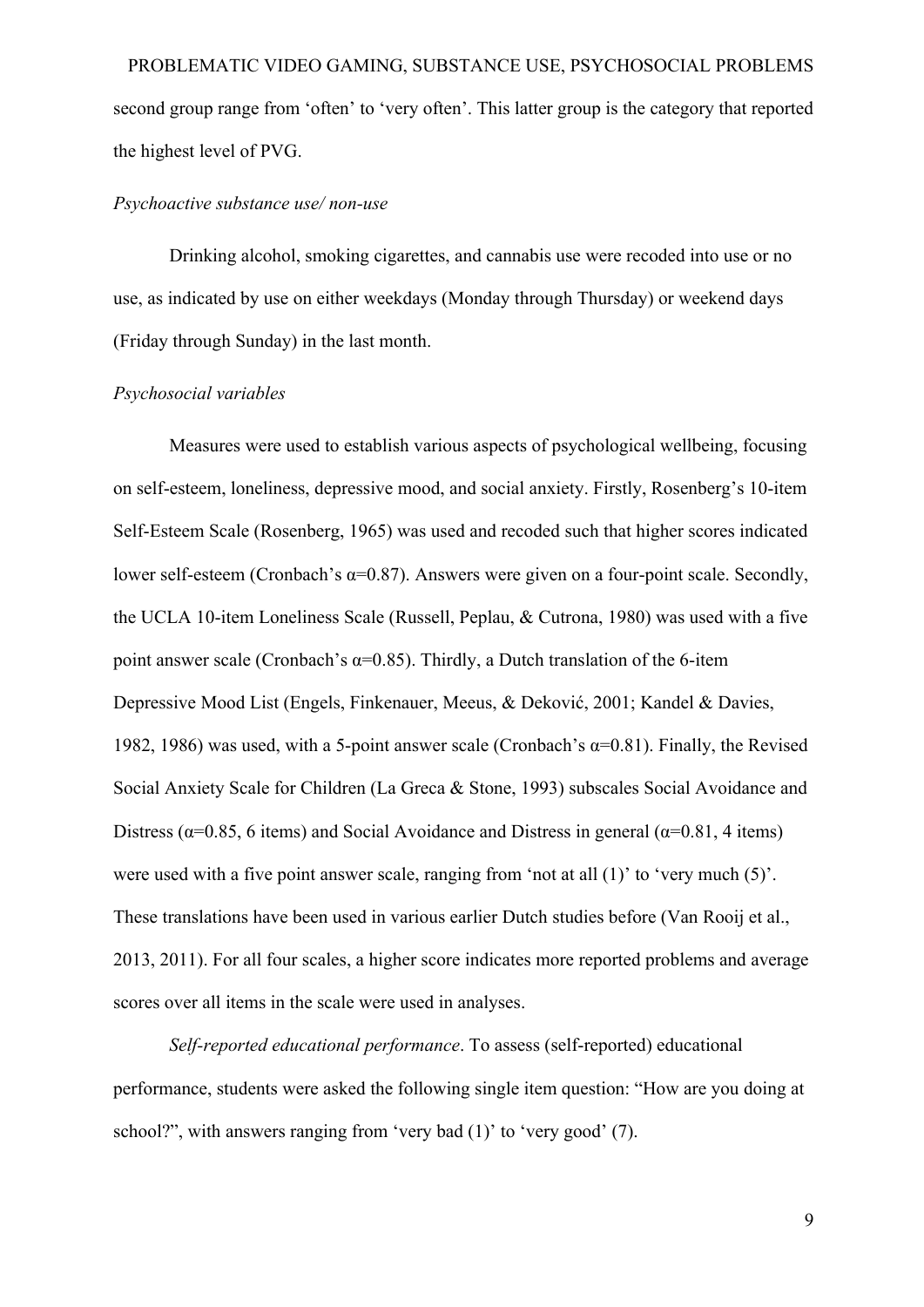Cases of high PVG and substance use are thought to have a low prevalence in Dutch adolescents (Van Rooij et al., 2011; Verdurmen et al., 2011). As the hypotheses focus on the co-occurrence of these behaviors, correlational methods were not the preferred starting point for the analyses and crosstab non-parametric testing was used where applicable. For continuous measures, compared using independent samples t-tests, an effect size of Cohen's d of  $>0.2$  is viewed as a small effect,  $>0.5$  as medium, and  $>0.8$  as large (Cohen, 1992).

### **Ethics**

The study procedures were carried out in accordance with the Declaration of Helsinki. Given the subject matter, no ethical external approval was required under Dutch law. Both children and parents receive the opportunity to refuse participation at any time without consequences: this rarely occurred.

#### **Results**

## **Sample Characteristics**

The sample included students from the Dutch secondary school learning year one (43%) and year two (32%). Learning years three and four (25%) were combined because learning year four had few respondents. The age in the first year was 13.2 years on average, 14.3 in the second year, and 15.5 in the third/fourth year. The overall mean respondent age was 14.2 years (SD=1.1). Boys made up 49% of the sample, and education level was divided over pre-college/university (high) training (59%) and pre-vocational training (low) levels  $(41\%)$ .

## **Comparisons between online gamers and the rest of the sample**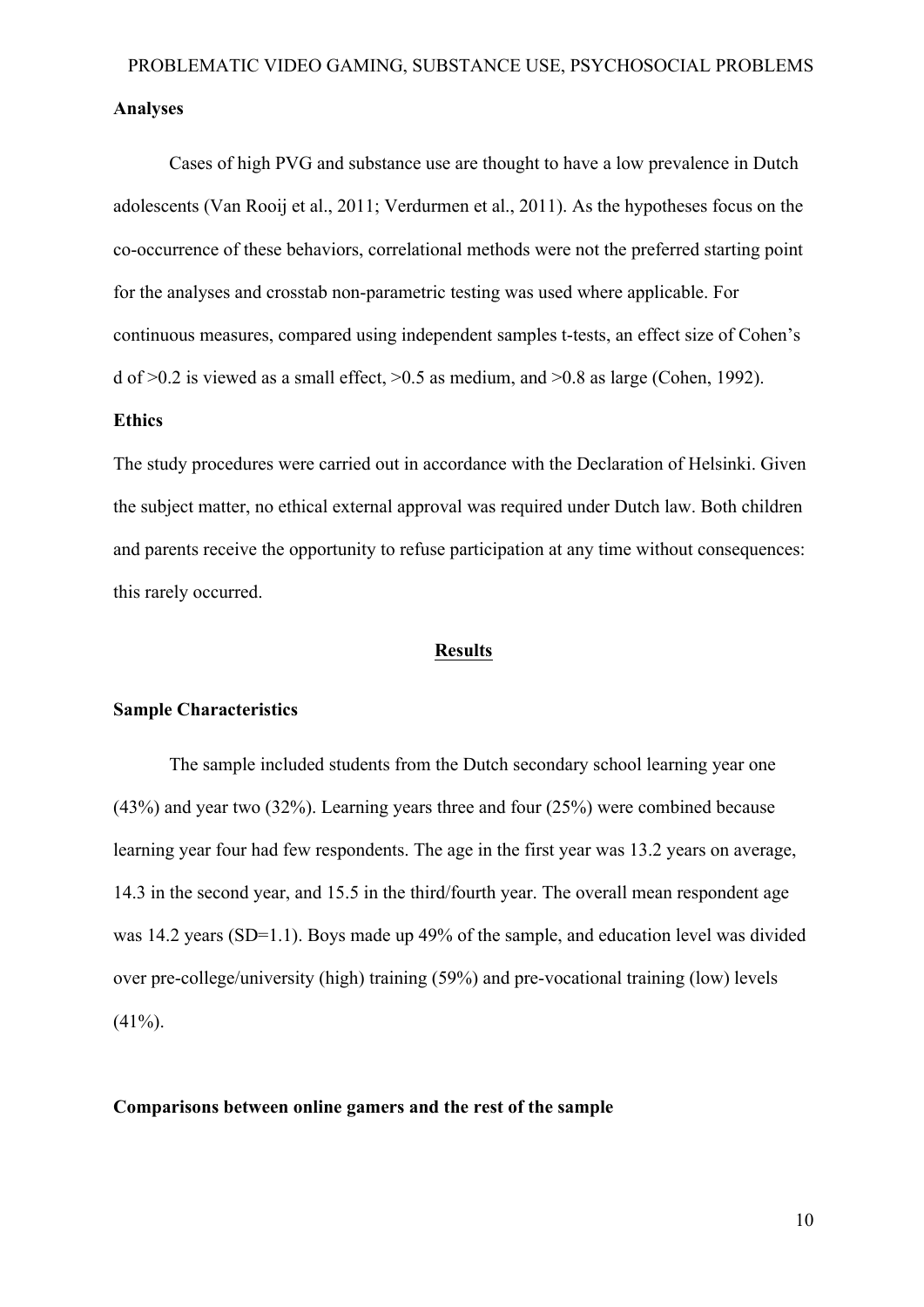Table 1 provides an overview of the differences between online gamers and the rest of the sample (non-online gamers) for a number of main comparison variables. Findings showed that boys were more than 4.4 times more likely than girls to be online gamers (Relative Risk or RR). Secondly, those in lower learning years (younger students) were more likely than higher learning years to play online games (39% in the first year and 31% in the third year). While a small effect was also found for cannabis use  $(RR=1.25)$ , it does not meet the criterion for acceptable significance. Online gamers were found to score higher than non-online gamers on the PVG measure (Cohen's d=0.79). There are some weak (Cohen's d<0.20) indications that online gamers have less depressive mood and have better self-esteem than non-online gamers. Further weak effect size findings show increases in loneliness, social anxiety in new situations, and worse self-reported school performance for online gamers.

> ------------------------------- Insert Table 1 around here

--------------------------------

## **Problematic gaming and its hypothesized associates**

Gender plays a crucial role in gaming: generally boys game for longer periods of time and more frequently. The findings from Table 1 demonstrate this holds true for online gaming, which is strongly associated with both PVG and gender. Therefore, the findings in Table 2 were split by gender. As Table 2 contains those respondents that filled out the VAT list, which could be skipped by non-gamers, the table contains results for a gamer subsample.

-------------------------------

Insert Table 2 around here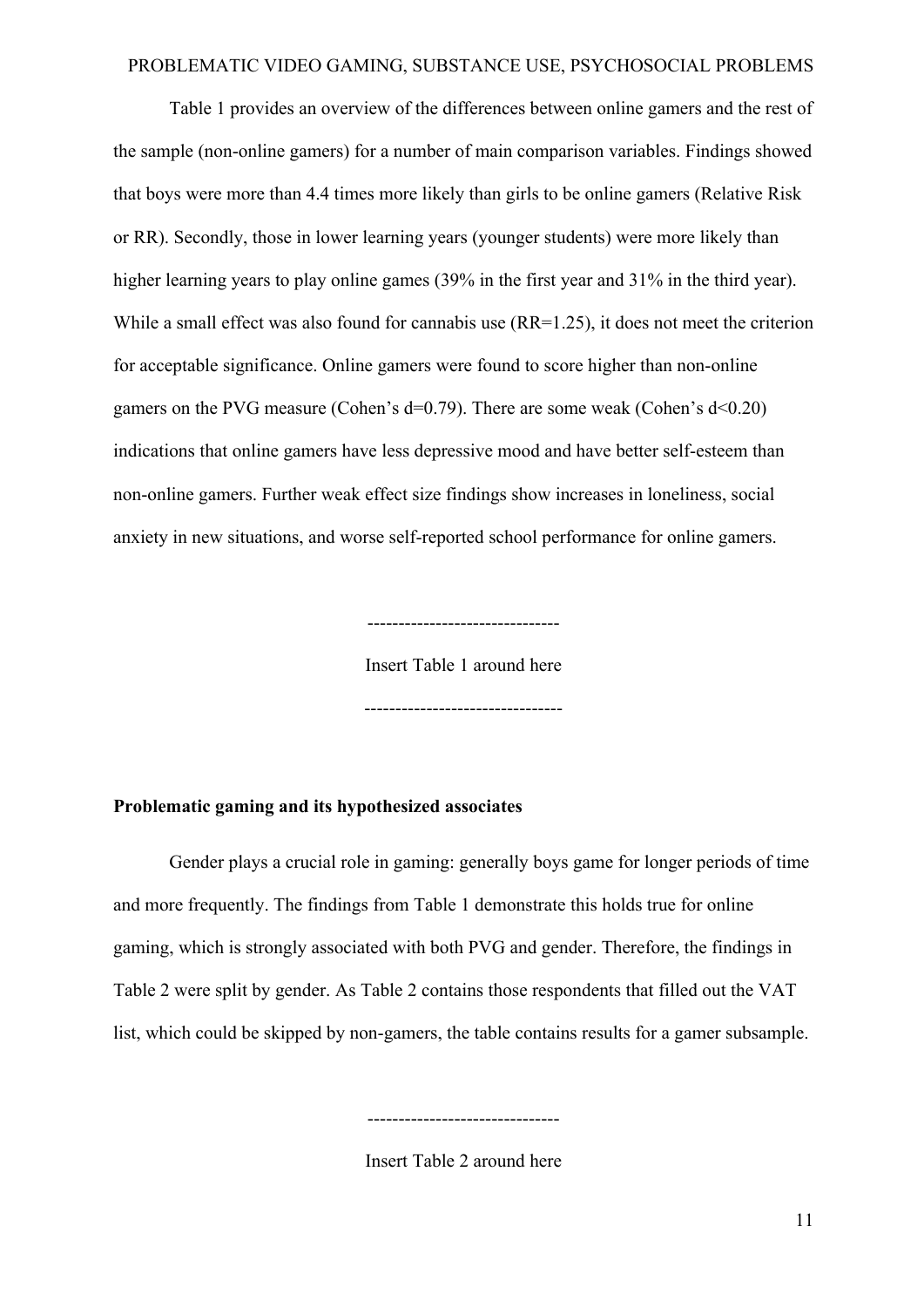--------------------------------

For boys, gamers that play online games were almost four times more likely to score high on PVG than non-online gamers (RR=3.84). No differences were found for casual and offline game types. For all three types of substance use, differences were found: those who drink alcohol (RR=1.9), smoke cigarettes (RR=1.8), or use cannabis (RR=2.4) were approximately two times more likely to score high on PVG. On continuous measures, the high problematic gamer group was found to spend much more time playing online games (large effect, Cohen's d=0.97), more time playing offline games (medium effect, Cohen's d=0.49), and more time playing on casual games (small effect, Cohen's d=0.31). The time spent on online games was a lot higher on average as well, with 23 hours for high problematic gamers, versus 11 hours spent on offline games and 4 hours on casual games. The male high problematic gamer group was also found to score lower on psychosocial wellbeing; a large effect was found for increased depressive mood, medium effects were found for loneliness, social anxiety (generalized and new situations), negative self-esteem, and a low effect for lower school performance.

Among girls, the high problematic group was smaller compared to males at 1.3% of female gamers (compared to 4.8% of boys scored high on PVG). Consequently, the absolute numbers in Table 2 for girls were low, with a maximum of 30 in the problematic group. This warrants caution with the interpretation of cross-tab Chi-square testing, where some observed cells contain less than 10 cases and some expected cell counts where lower than five. Nonetheless – and similar to the boys – online gaming girls seem more likely to score high on PVG (RR=20.0). Female cannabis users (RR=3.3) and alcohol drinkers (RR=9.0) also seemed more likely to be problematic gamers. The time spent on both online and offline games was found to be higher in the problematic group of female gamers, with a strong effect size. However, the average weekly time spent on these games by girls seemed lower for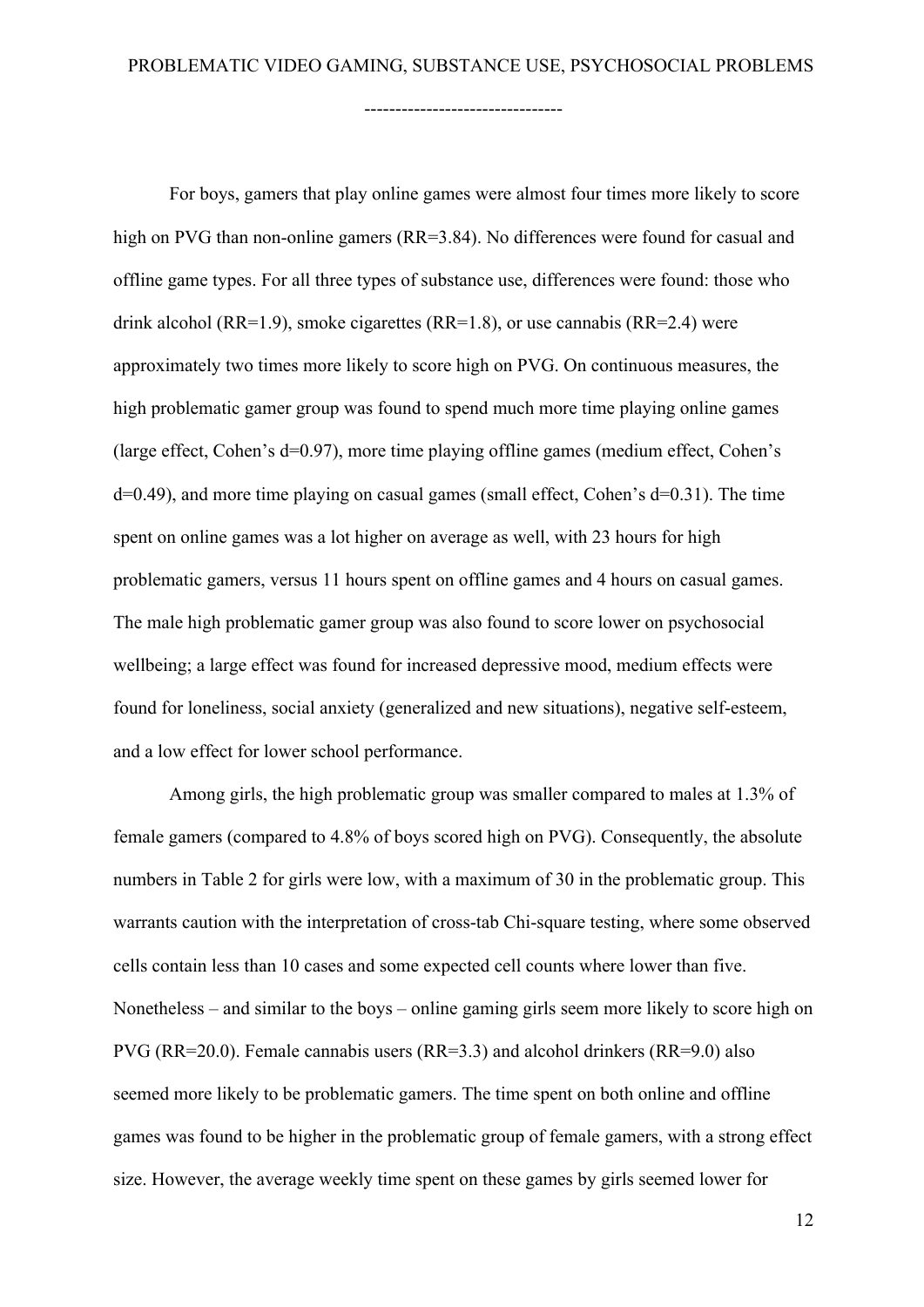online games, with an average of 14 hours per week. Again, the high problematic group scored worse on all indicators of psychosocial wellbeing: strong effects were found for depressive mood and general social anxiety, and medium effects for loneliness, negative selfesteem, social anxiety in new situations, and decreased school performance.

#### **Discussion**

The current study used aggregated large sample data (*N*=8,478) to study problematic (addictive) gaming in an adolescent age group. Findings confirmed that problematic gaming is most common amongst adolescent gamers that play multiplayer online games. Gamers that played online games were almost four times more likely to score high on a measure of PVG. Gender played a large role in both game preference and PVG: boys (60%) were more likely to play online games than girls (14%) and problematic gamers were more likely to be boys (5%) than girls (1%). While problematic gamers spent more time on all three types of gaming, online gaming showed both the highest average number of hours (23 hours per week) and the highest effect size increase (Cohen's d=0.97) for the high problematic male gamers.

Beyond being male, slightly younger, and more prone to PVG, no large differences were found between online multiplayer gamers and the rest of the sample. For instance, no increases in psychoactive substance use and no (substantial) increases in psychosocial problems were found. However, high PVG was associated with higher substance use and psychosocial problems for both boys and girls. Nicotine, alcohol, and cannabis using boys were almost twice more likely to report high PVG. The high PVG group of girls was very small in an absolute sense  $(n=30)$ . Consequently, there were some indications that psychoactive substance-using girls, specifically alcohol and cannabis, scored high on PVG more often, but caution is warranted with interpretation due to small group size. There is a need to better understand this group, and future research may wish to explore PVG in girls.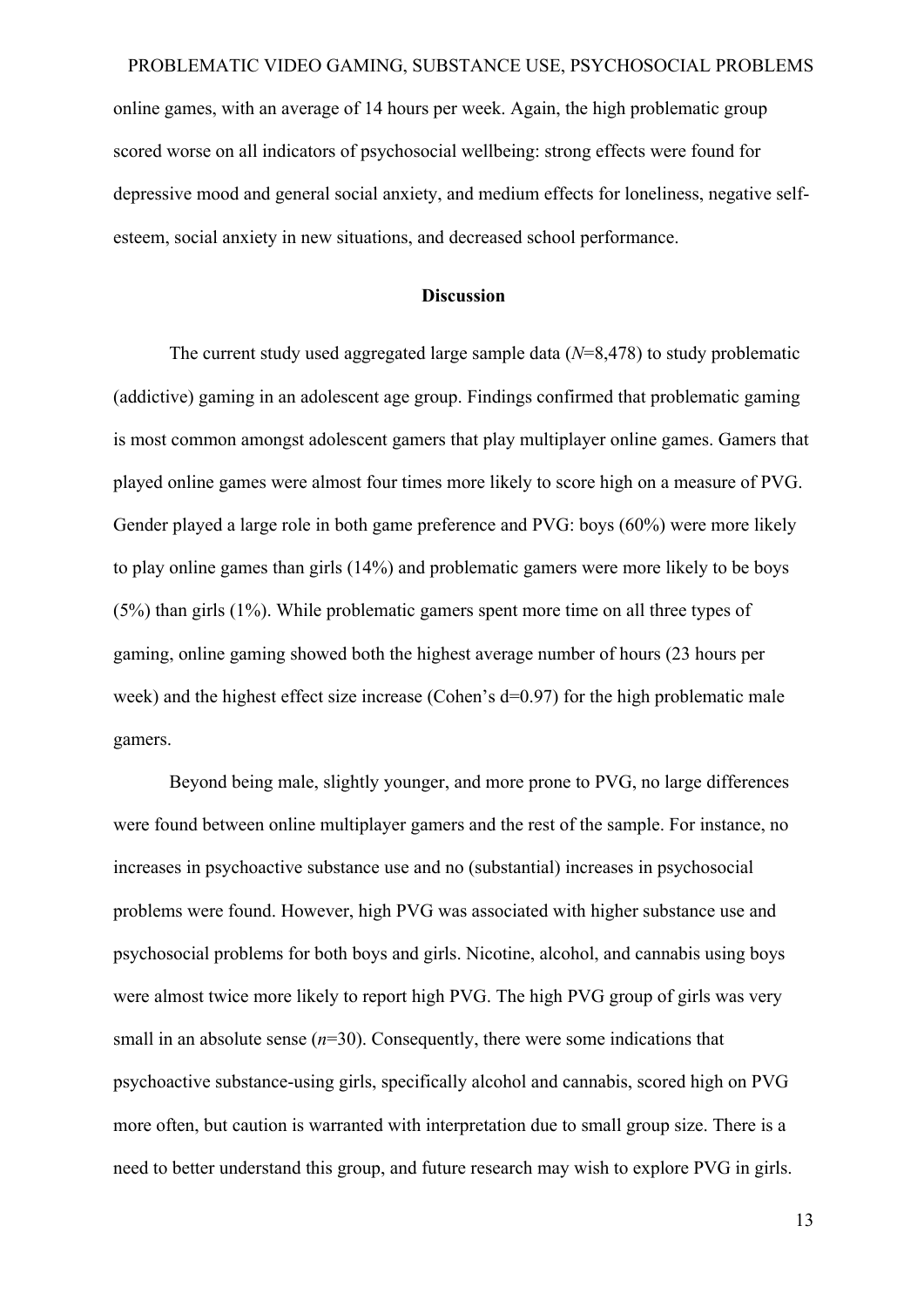# PROBLEMATIC VIDEO GAMING, SUBSTANCE USE, PSYCHOSOCIAL PROBLEMS High problematic gamers – both boys and girls - showed increases on depressive mood (large effect), loneliness, social anxiety (both generalized and new situations), negative self-esteem,

and self-reported lower school performance.

The present findings align with previous literature and expand it through exploration of the association between substance use and PVG. The role of online multiplayer games found here is supported by other studies (Council on Science and Public Health, 2007; Rehbein et al., 2010; Van Rooij et al., 2010). Together, these findings suggest that future research should examine specific mechanisms and characteristics present in these online games and that increase their potential to be addictive. The DSM-5 focuses exclusively on internet (online) gaming. Focusing on one specific game type seems premature given the data presented here. While online games are indeed found to be most problematic, playing multiple game types was common (63% of gamers play two or more game types). Playing online may facilitate the problematic behavior (Griffiths, King, & Demetrovics, 2014).

While few studies have been done on the specific link between PVG and psychoactive substance use, the findings fit with results in the related area of gambling. Griffiths and Sutherland found that adolescent gamblers (11-16 years of age) were more likely to drink alcohol, smoke cigarettes, and take illicit drugs (Griffiths, Parke, & Wood, 2002; Griffiths & Sutherland, 1998). The current study found high PVG and substance use were likely to cooccur, unlike earlier German work (Grüsser et al., 2005). Our findings may provide some support for the idea of an underlying vulnerability to 'addictive' behaviors that predisposes adolescents to both forms of risky behavior (Hawkins et al., 1992; Shaffer et al., 2004).

A relationship was found between decreased psychosocial wellbeing, low school performance, and high PVG. Depressive mood, social anxiety, negative self-esteem, loneliness, and school performance were all worse in the high PVG group – for both boys and girls. While these findings fit with the literature, they provide an indication that the group of high problematic gamers reports problems beyond the PVG behavior itself. As the current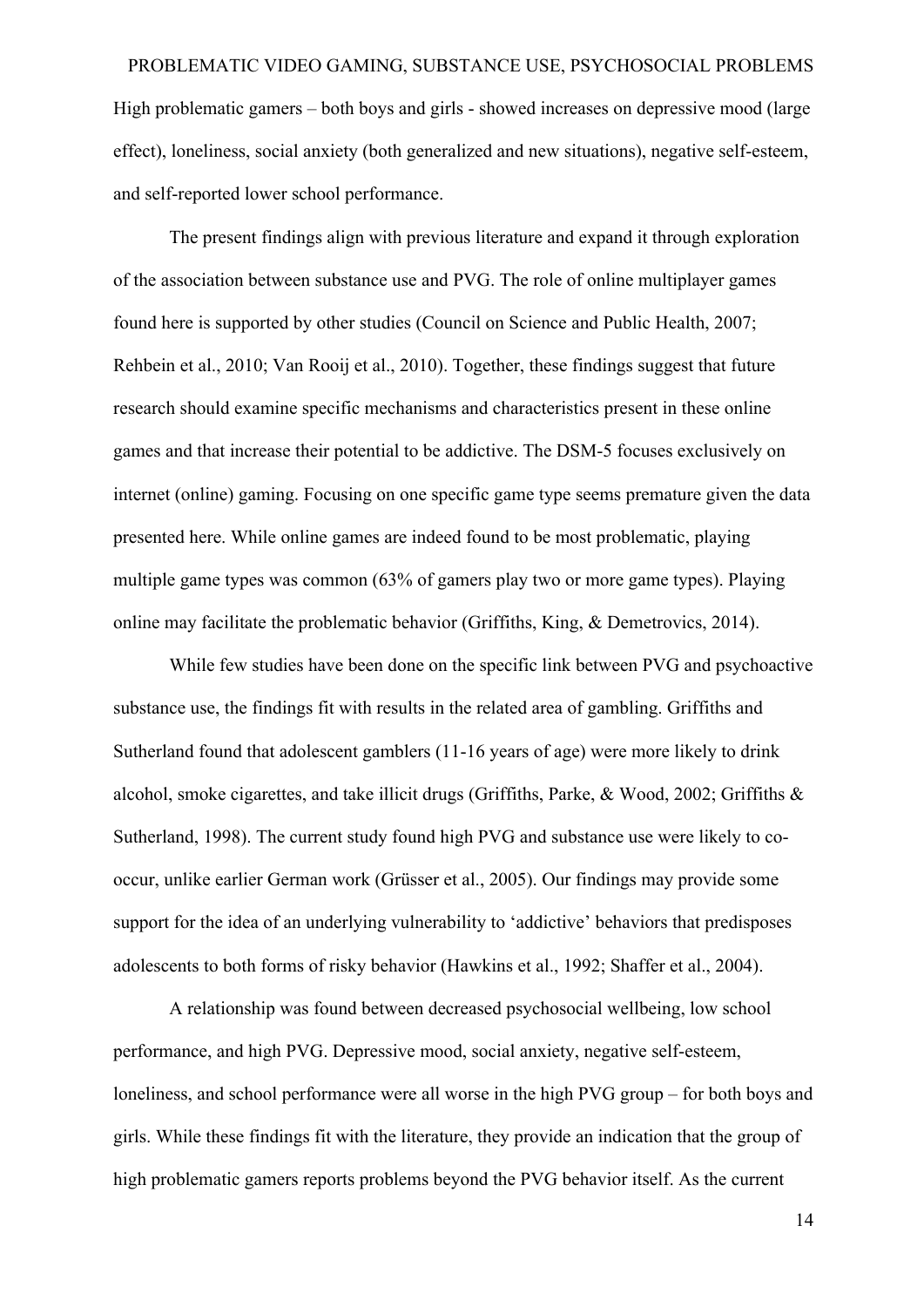study uses a cross-sectional approach by design, it cannot be known if these decreases are a cause or a result of PVG. The literature suggests it might be both. Firstly, there is some evidence that children with more psychosocial problems, such as social anxiety, prefer online social interactions (Valkenburg & Peter, 2011). Secondly, a two-wave panel study among 543 Dutch gamers (Lemmens, Valkenburg, & Peter, 2011) showed that social competence, self-esteem, and loneliness were predictors of changes in PVG (with low effect sizes), while loneliness was also a consequence. Another study showed that greater amounts of gaming, lower social competence, and greater impulsivity were risk factors for PVG while depression, anxiety, social phobia, and lower school performance seem to act as outcomes (Gentile et al., 2011).

The use of a large, aggregated sample is a strength of this study. However, the study also has some limitations. Firstly, the types of gaming were divided into three broad categories. This makes practical sense as earlier research has also used this distinction (Van Rooij et al., 2010), but it loses details like game type (Elliott, Golub, Ream, & Dunlap, 2012; Ghuman & Griffiths, 2012). Subdividing the scale for PVG provides information to distinguish low and high problematic groups but the cut-off score, whilst justified, could be debated (Van Rooij et al., 2011). Also, given the low prevalence of some events we considered, we could not adjust analyses for potential clustering effects (either by class or year). Finally, the data in this study were exclusively self-reported. Future research might benefit from incorporating externally valid outcome measures, such as grades or softwarebased behavioral tracking (Griffiths & Whitty, 2010).

In conclusion, the present study used a large sample to expand the research findings of three potential characteristics of problematic (addictive) gaming: the role of game type, substance use, and psychosocial health. Findings revealed a mixed picture. It appears that online gaming in general is not necessarily associated with problems. In fact, there are some weak indications that it is associated with decreased depressive mood and improved self-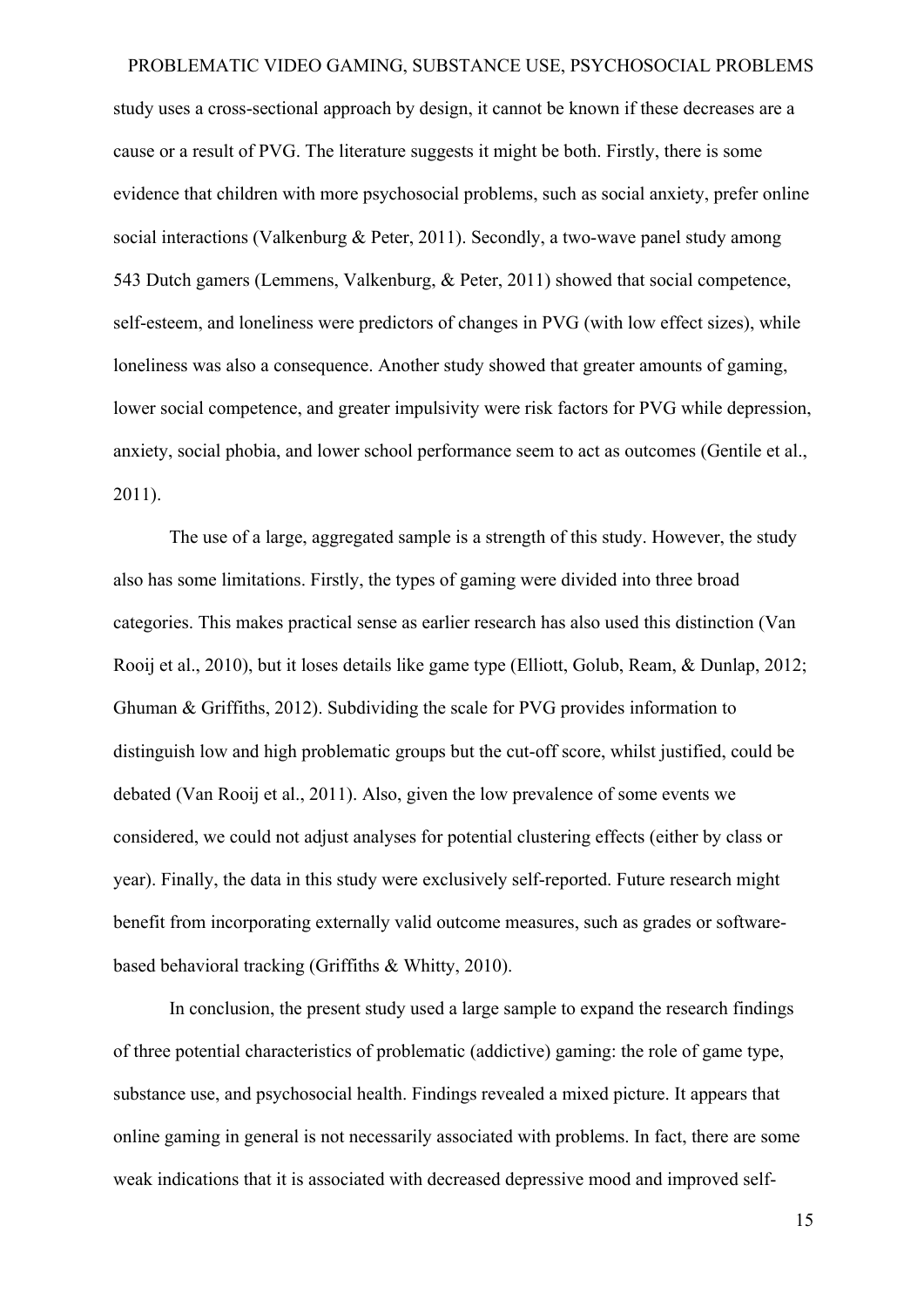esteem. However, online games are most often implicated in problematic use as well, and problematic users show decreased psychosocial functioning and lower grades. Moreover, associations with alcohol, nicotine, and cannabis use are found for boys. The findings presented here encourage further exploration of the role of psychoactive substance use in PVG and show that it might be premature to ignore the role of non-internet games in the study of 'Internet gaming disorder'.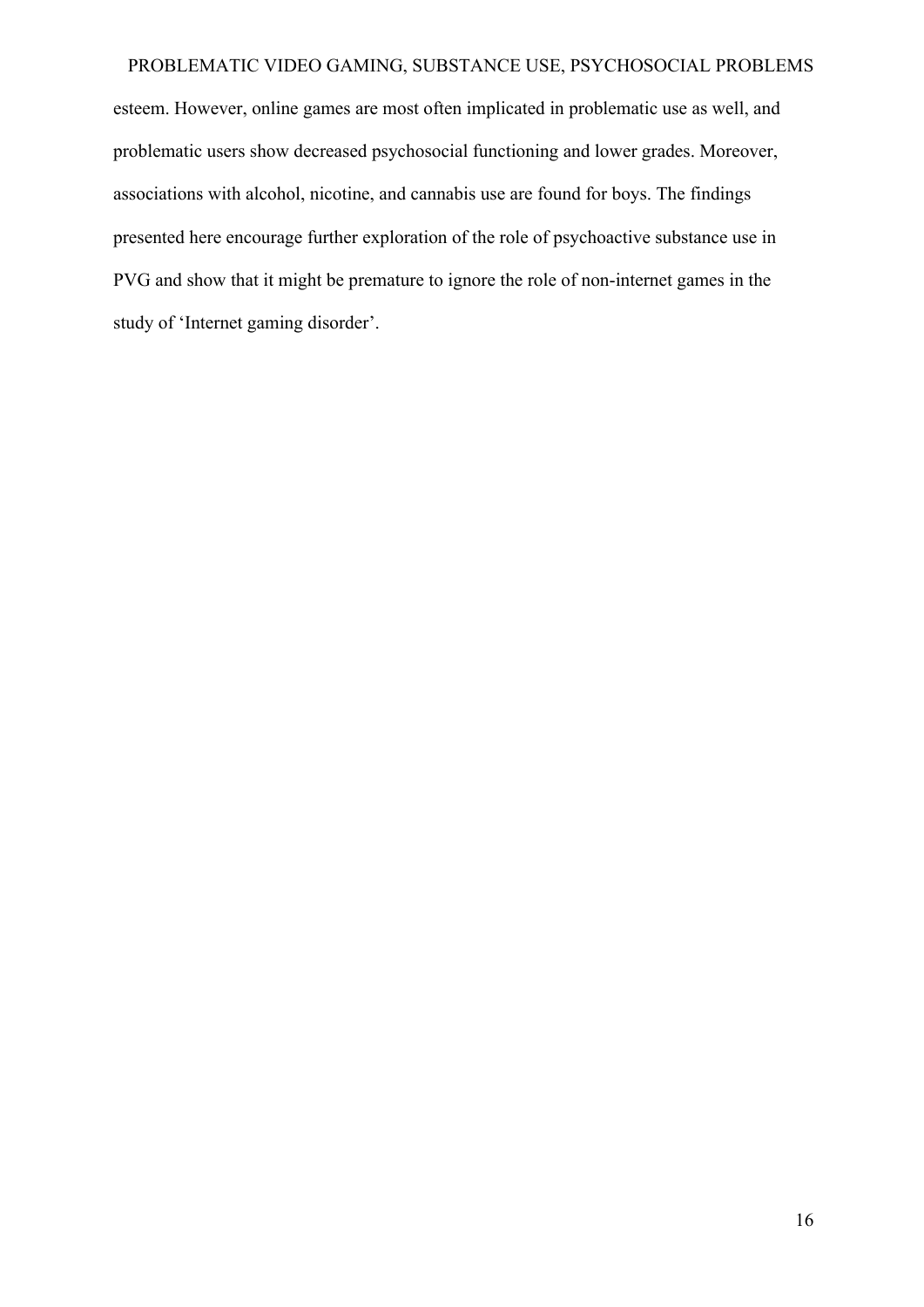#### **References**

- Allahverdipour, H., Bazargan, M., Farhadinasab, A., & Moeini, B. (2010). Correlates of video games playing among adolescents in an Islamic country. *BMC Public Health*, *10*(1), 286. doi:10.1186/1471-2458-10-286
- American Psychiatric Association. (2013). *Diagnostic and Statistical Manual of Mental Disorders, 5th Edition* (p. 991). Arlington, VA: American Psychiatric Association.
- Caplan, S. E., Williams, D., & Yee, N. (2009). Problematic Internet use and psychosocial well-being among MMO players. *Computers in Human Behavior*, *25*(6), 1312–1319. doi:10.1016/j.chb.2009.06.006
- Cohen, J. (1992). A power primer. *Psychological Bulletin*, *112*(1), 155–159. doi:10.1037/0033-2909.112.1.155
- Cole, S. H., & Hooley, J. M. (2013). Clinical and Personality Correlates of MMO Gaming: Anxiety and Absorption in Problematic Internet Use. *Social Science Computer Review*. doi:10.1177/0894439312475280
- Council on Science and Public Health. (2007). *Emotional and behavioral effects, including addictive potential, of video games*. Chicago: American Medical Association. Retrieved from http://www.ama-assn.org/resources/doc/csaph/csaph12a07-fulltext.pdf
- Elliott, L., Golub, A., Ream, G., & Dunlap, E. (2012). Video Game Genre as a Predictor of Problem Use. *Cyberpsychology, Behavior and Social Networking*, *15*(3). doi:10.1089/cyber.2011.0387
- Engels, R. C. M. E., Finkenauer, C., Meeus, W. H. J., & Deković, M. (2001). Attachment and adolescents' emotional adjustment: The associations with social skills and relational competence. *Journal of Counseling Psychology*, *48*(4), 428–439. doi:10.1037//0022- 0167.48.4.428
- Evenden, J. (1999). Impulsivity: a discussion of clinical and experimental findings. *Journal of Psychopharmacology*, *13*(2), 180–192. doi:10.1177/026988119901300211
- Ferguson, C. J., Coulson, M., & Barnett, J. (2011). A meta-analysis of pathological gaming prevalence and comorbidity with mental health , academic and social problems. *Journal of Psychiatric Research*, (September), 1–6. doi:10.1016/j.jpsychires.2011.09.005
- Fisoun, V., Floros, G., Siomos, K., Geroukalis, D., & Navridis, K. (2012). Internet addiction as an important predictor in early detection of adolescent drug use experienceimplications for research and practice. *Journal of Addiction Medicine*, *6*(1), 77–84. doi:10.1097/ADM.0b013e318233d637
- Floros, G. D., Siomos, K., Fisoun, V., & Geroukalis, D. (2012). Adolescent Online Gambling: The Impact of Parental Practices and Correlates with Online Activities. *Journal of Gambling Studies / Co-Sponsored by the National Council on Problem Gambling and Institute for the Study of Gambling and Commercial Gaming*. doi:10.1007/s10899-011-9291-8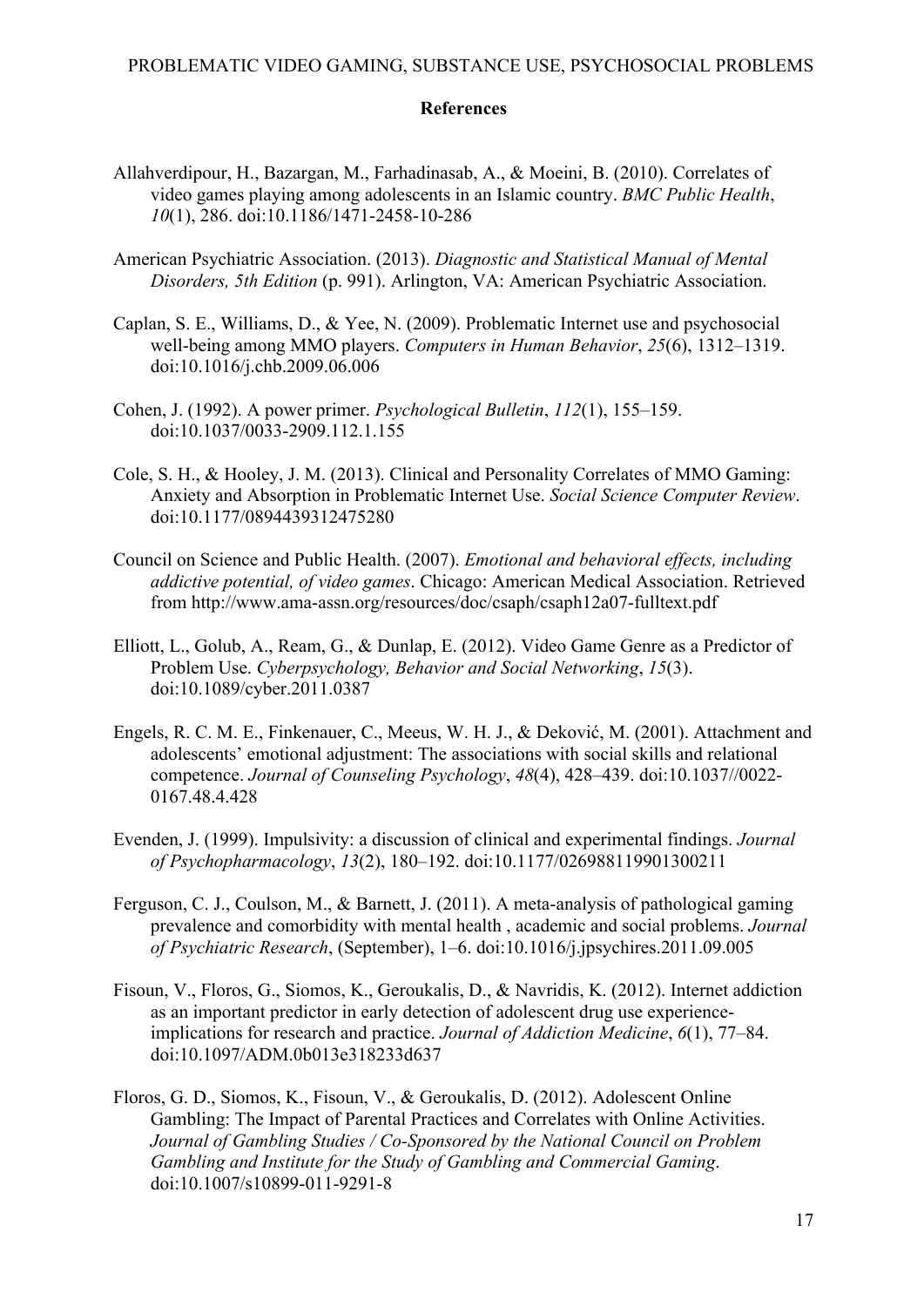- Gentile, D. A. (2009). Pathological video-game use among youth ages 8 to 18: A national study. *Psychological Science*, *20*(5), 594–602. doi:10.1111/j.1467-9280.2009.02340.x
- Gentile, D. A., Choo, H., Liau, A., Sim, T., Li, D., Fung, D., & Khoo, A. (2011). Pathological Video Game Use Among Youths: A Two-Year Longitudinal Study. *Pediatrics*, peds.2010–1353. doi:10.1542/peds.2010-1353
- Ghuman, D., & Griffiths, M. (2012). A Cross-Genre Study of Online Gaming. *International Journal of Cyber Behavior, Psychology and Learning*, *2*(1), 13–29. doi:10.4018/ijcbpl.2012010102
- Goudriaan, A. E., Oosterlaan, J., de Beurs, E., & van den Brink, W. (2006). Neurocognitive functions in pathological gambling: a comparison with alcohol dependence, Tourette syndrome and normal controls. *Addiction (Abingdon, England)*, *101*(4), 534–47. doi:10.1111/j.1360-0443.2006.01380.x
- Griffiths, M. D. (2002). *Gambling and gaming addictions in adolescence (parent, adolescent and child training skills)*. Leicester: Wiley-Blackwell.
- Griffiths, M. D. (2005). A "components" model of addiction within a biopsychosocial framework. *Journal of Substance Use*, *10*(4), 191–197. doi:10.108014659890500114359
- Griffiths, M. D., King, D. L., & Demetrovics, Z. (2014). DSM-5 internet gaming disorder needs a unified approach to assessment. *Neuropsychiatry*, *4*(1), 1–4. doi:10.2217/npy.13.82
- Griffiths, M. D., Parke, J., & Wood, R. T. A. (2002). Excessive gambling and substance abuse: Is there a relationship? *Journal of Substance Use*, *7*(4), 187–190. doi:10.1080/14659890215688
- Griffiths, M. D., & Sutherland, I. (1998). Adolescent gambling and drug use. *Journal of Community & Applied Social Psychology*, *8*(6), 423–427. doi:10.1002/(SICI)1099- 1298(199811/12)8:6<423::AID-CASP499>3.0.CO;2-B
- Griffiths, M. D., & Whitty, M. (2010). Online behavioural tracking in Internet gambling research: Ethical and methodological issues. *International Journal of Internet Research Ethics*, 3. Retrieved from http://ijire.net/issue 3.1/3.1complete.pdf#page=107
- Gross, E. F., Juvonen, J., & Gable, S. L. (2002). Internet use and well-being in adolescence. *Journal of Social Issues*, *58*(1), 75–90.
- Grüsser, S. M., Thalemann, R., Albrecht, U., & Thalemann, C. N. (2005). Exzessive computernutzung im Kindesalter–Ergebnisse einer psychometrischem Erhebung [Excessive computer usage in adolescents – a psychometric evaluation]. *Wiener Klinische Wochenschrift*, *117*, 188–195.
- Han, D. H., & Renshaw, P. F. (2011). Bupropion in the treatment of problematic online game play in patients with major depressive disorder. *Journal of Psychopharmacology*. doi:10.1177/0269881111400647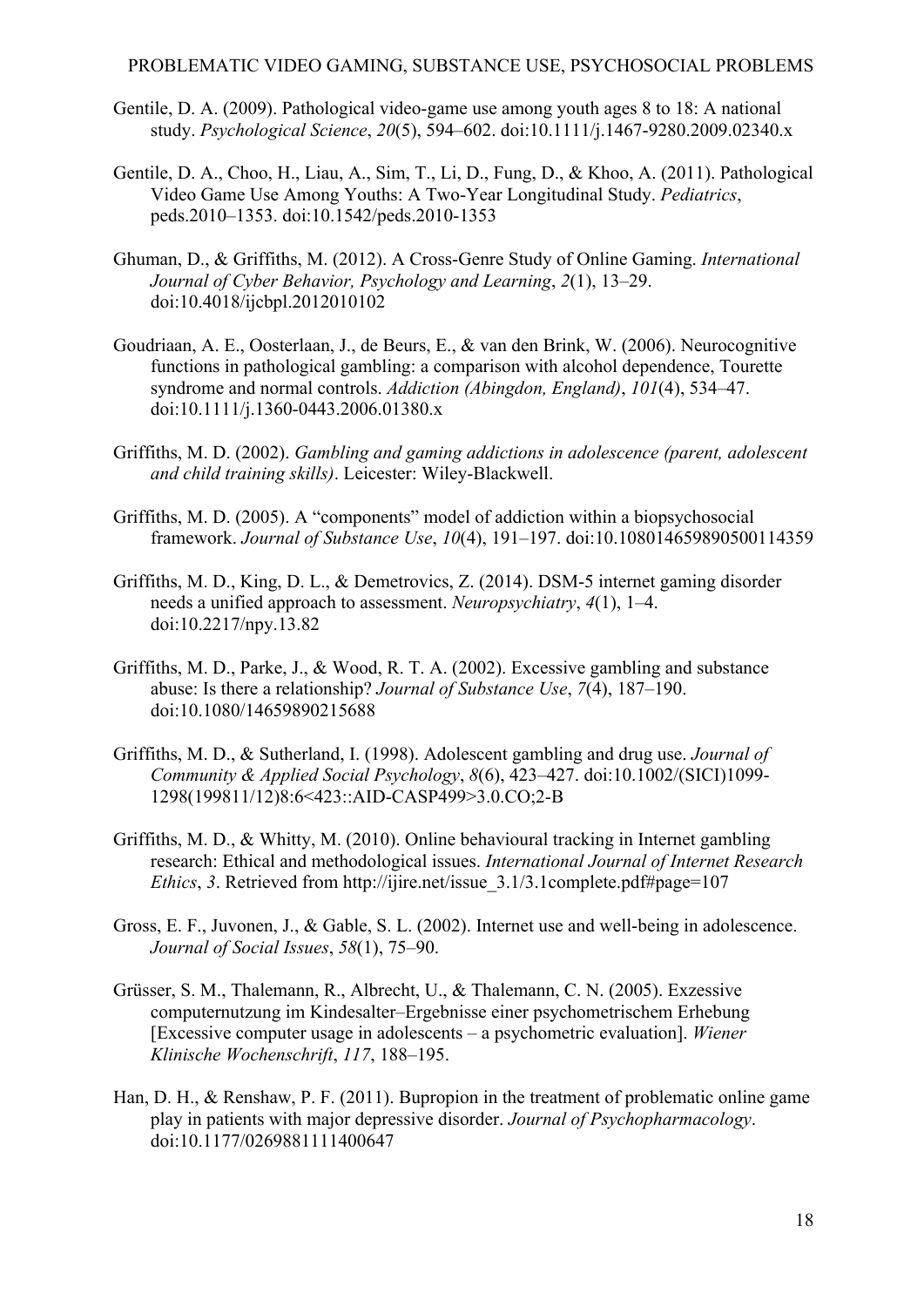- Hawkins, J., Catalano, R., & Miller, J. (1992). Risk and protective factors for alcohol and other drug problems in adolescence and early adulthood: implications for substance abuse prevention. *Psychological Bulletin*, *112*(1), 64–105. Retrieved from http://psycnet.apa.org/journals/bul/112/1/64/
- Helzer, J. E., van den Brink, W., & Guth, S. E. (2006). Should there be both categorical and dimensional criteria for the substance use disorders in DSM-V? *Addiction (Abingdon, England)*, *101 Suppl*, 17–22. doi:10.1111/j.1360-0443.2006.01587.x
- Kandel, D. B., & Davies, M. N. O. (1982). Epidemiology of Depressive Mood in Adolescents. An Empirical Study. *Archives of General Psychiatry*, *39*(10), 1205. doi:10.1001/archpsyc.1982.04290100065011
- Kandel, D. B., & Davies, M. N. O. (1986). Adult sequelae of adolescent depressive symptoms. *Archives of General Psychiatry*, *43*(3), 255–262.
- Kardefelt-Winther, D. (2014). Problematizing excessive online gaming and its psychological predictors. *Computers in Human Behavior*, *31*, 118–122. doi:10.1016/j.chb.2013.10.017
- Khurana, A., Romer, D., Betancourt, L. M., Brodsky, N. L., Giannetta, J. M., & Hurt, H. (2013). Working memory ability predicts trajectories of early alcohol use in adolescents: the mediational role of impulsivity. *Addiction (Abingdon, England)*, *108*(3), 506–15. doi:10.1111/add.12001
- King, D. L., Delfabbro, P. H., & Griffiths, M. D. (2012). Clinical Interventions for Technology-Based Problems: Excessive Internet and Video Game Use. *Journal of Cognitive Psychotherapy*, *26*(1), 43–56. doi:10.1891/0889-8391.26.1.43
- King, D. L., Haagsma, M. C., Delfabbro, P. H., Gradisar, M., & Griffiths, M. D. (2013). Toward a consensus definition of pathological video-gaming: A systematic review of psychometric assessment tools. *Clinical Psychology Review*, *33*(3), 331–342. doi:10.1016/j.cpr.2013.01.002
- Ko, C.-H., Yen, J.-Y., Chen, C.-C., Chen, S.-H., & Yen, C.-F. (2005). Gender Differences and Related Factors Affecting Online Gaming Addiction Among Taiwanese Adolescents. *The Journal of Nervous and Mental Disease*, *193*(4), 273–277. doi:10.1097/01.nmd.0000158373.85150.57
- Kuss, D. J., & Griffiths, M. D. (2012a). Internet and Gaming Addiction: A Systematic Literature Review of Neuroimaging Studies. *Brain Sciences*, *2*(3), 347–374. doi:10.3390/brainsci2030347
- Kuss, D. J., & Griffiths, M. D. (2012b). Internet Gaming Addiction: A Systematic Review of Empirical Research. *International Journal of Mental Health and Addiction*, *10*(2), 278– 296. doi:10.1007/s11469-011-9318-5
- Kuss, D. J., Louws, J., & Wiers, R. W. (2012). Online gaming addiction? Motives predict addictive play behavior in massively multiplayer online role-playing games. *Cyberpsychology, Behavior and Social Networking*, *15*(9), 480–5. doi:10.1089/cyber.2012.0034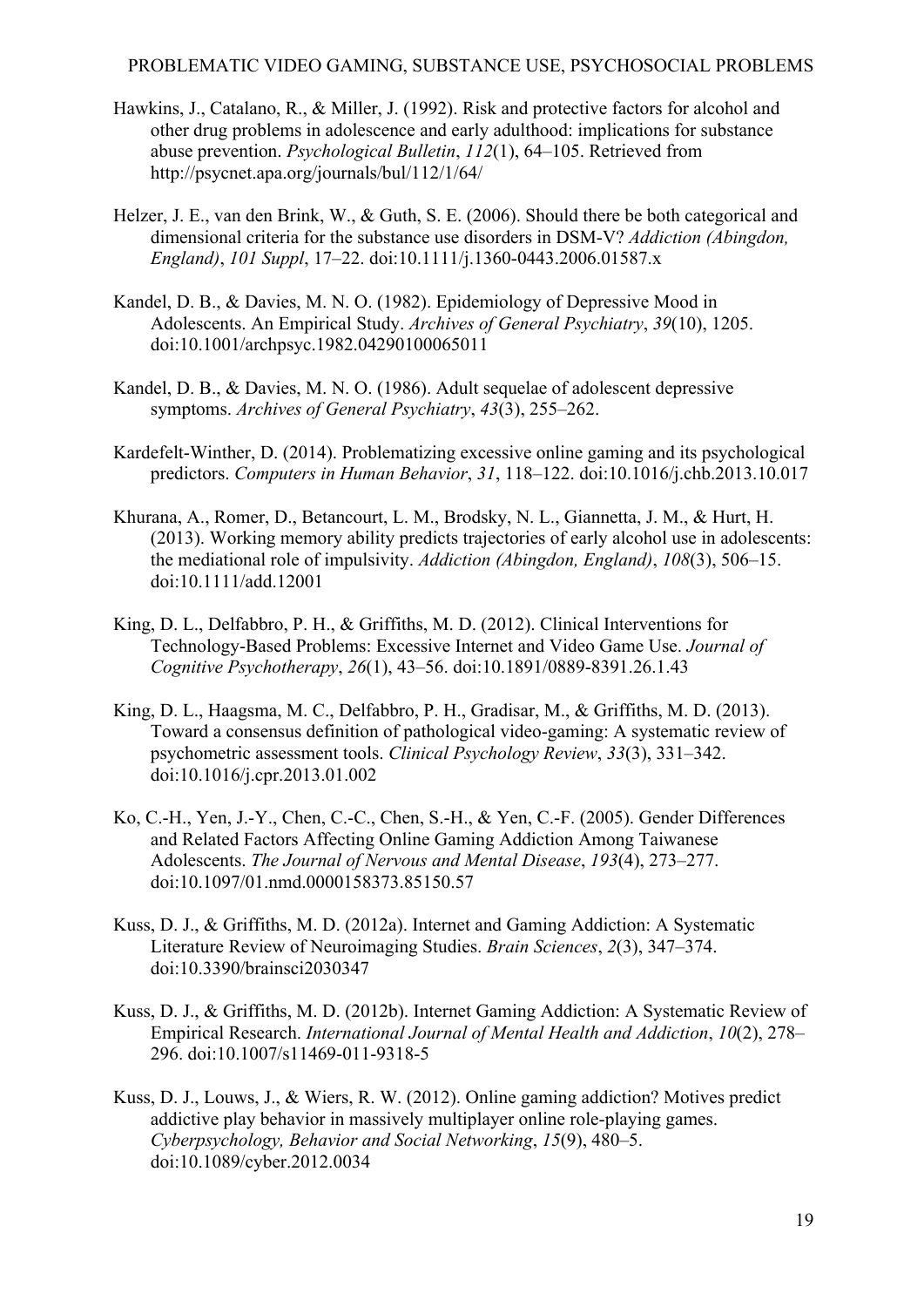- La Greca, A. M., & Stone, W. L. (1993). Social anxiety scale for children–revised: Factor structure and concurrent validity. *Journal of Clinical Child Psychology*, *22*(1), 17–27.
- Lee, Y. S., Han, D. H., Kim, S. M., & Renshaw, P. F. (2013). Substance abuse precedes Internet addiction. *Addictive Behaviors*, *38*(4), 2022–5. doi:10.1016/j.addbeh.2012.12.024
- Lemmens, J. S., Valkenburg, P. M., & Peter, J. (2009). Development and validation of a game addiction scale for adolescents. *Media Psychology*, *12*(1), 77–95. doi:10.1080/15213260802669458
- Lemmens, J. S., Valkenburg, P. M., & Peter, J. (2011). Psychosocial causes and consequences of pathological gaming. *Computers in Human Behavior*, *27*(1), 144–152. doi:10.1016/j.chb.2010.07.015
- Lortie, C. L., & Guitton, M. J. (2013). Internet addiction assessment tools: dimensional structure and methodological status. *Addiction (Abingdon, England)*, *108*(7), 1207–16. doi:10.1111/add.12202
- Mentzoni, R. A., Brunborg, G. S., Molde, H., Myrseth, H., Skouverøe, K. J. M., Hetland, J., & Pallesen, S. (2011). Problematic video game use: Estimated prevalence and associations with mental and physical health. *Cyberpsychology, Behavior, and Social Networking*, *14*(10), 591–6. doi:10.1089/cyber.2010.0260
- Ng, B., & Wiemer-Hastings, P. (2005). Addiction to the internet and online gaming. *CyberPsychology & Behavior*, *8*(2), 110–114.
- Park, H. S., Kim, S. H., Bang, S. A., Yoon, E. J., & Cho, S. S. (2010). Altered Regional Cerebral Glucose Metabolism in Internet Game Overusers: A 18F-fluorodeoxyglucose Positron Emission Tomography Study. *CNS Spectrums*, *15*(3), 159–166. Retrieved from http://www.primarypsychiatry.com/aspx/articledetail.aspx?articleid=2605
- Petry, N. M., & O'Brien, C. P. (2013). Internet gaming disorder and the DSM-5. *Addiction (Abingdon, England)*, *108*(7), 1186–7. doi:10.1111/add.12162
- Petry, N. M., Rehbein, F., Gentile, D. a., Lemmens, J. S., Rumpf, H.-J., Mößle, T., … O'Brien, C. P. (2014). An international consensus for assessing internet gaming disorder using the new DSM-5 approach. *Addiction (Abingdon, England)*, n/a–n/a. doi:10.1111/add.12457
- Rehbein, F., Kleimann, M., & Mößle, T. (2010). Prevalence and risk factors of video game dependency in adolescence: Results of a German nationwide survey. *Cyberpsychology, Behavior, and Social Networking*, *13*(3), 269–277. doi:10.1089/cyber.2009.0227
- Rehbein, F., & Mößle, T. (2013). Video Game and Internet Addiction: Is there a Need for Differentiation? *SUCHT - Zeitschrift Für Wissenschaft Und Praxis / Journal of Addiction Research and Practice*, *59*(3), 129–142. doi:10.1024/0939-5911.a000245
- Rosenberg, M. (1965). *Society and the adolescent self-image* (Revised ed.). Princeton: NJ: Princeton University Press.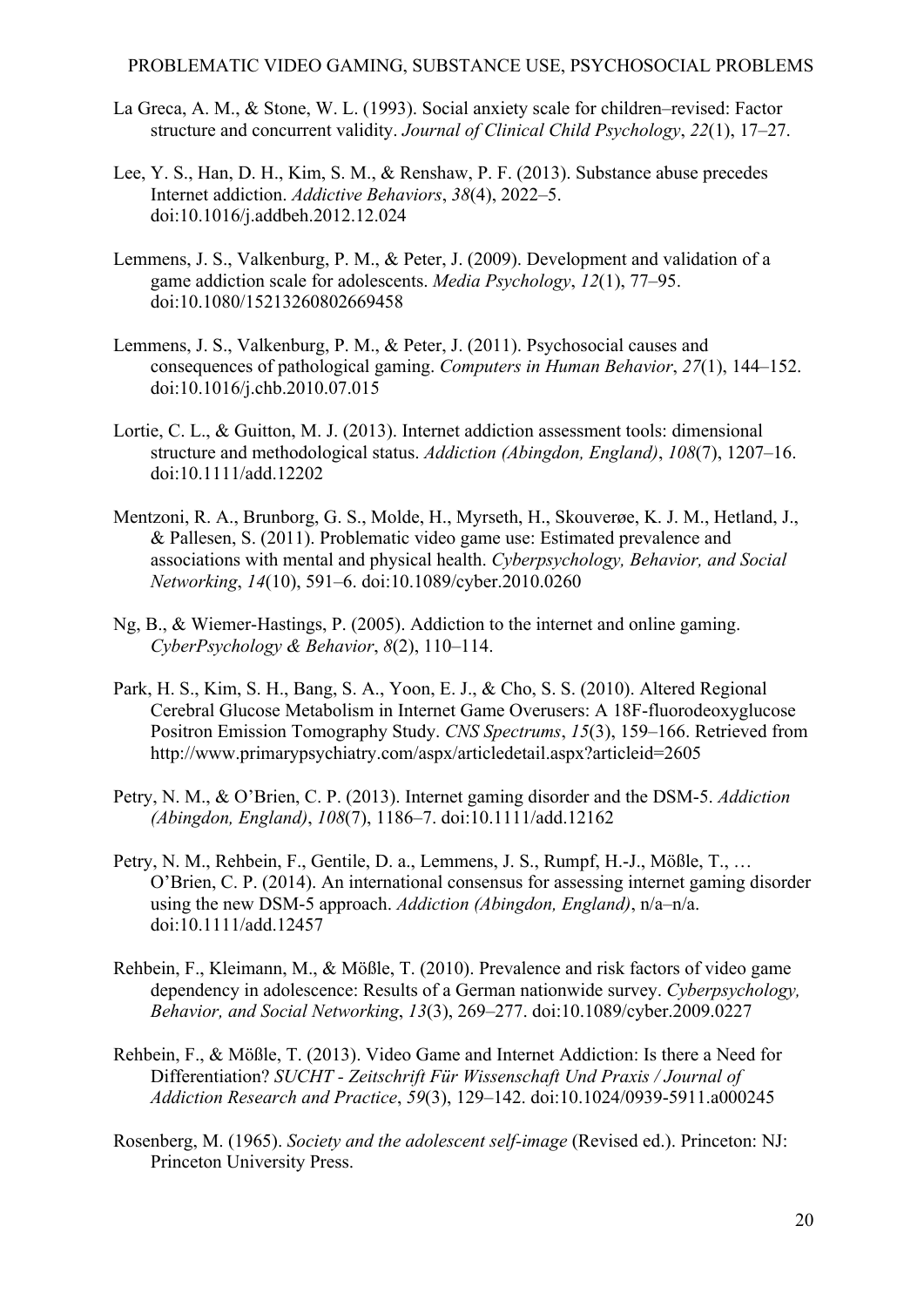- Russell, D., Peplau, L. A., & Cutrona, C. E. (1980). The revised UCLA loneliness scale: Concurrent and discriminant validity evidence. *Journal of Personality and Social Psychology*, *39*(3), 472–480.
- Shaffer, H. J., LaPlante, D. A., LaBrie, R. A., Kidman, R. C., Donato, A. N., & Stanton, M. V. (2004). Toward a syndrome model of addiction: Multiple expressions, common etiology. *Harvard Review of Psychiatry*, *12*(6), 367–374. doi:10.1080/10673220490905705
- Sublette, V. A., & Mullan, B. (2012). Consequences of Play: A Systematic Review of the Effects of Online Gaming. *International Journal of Mental Health and Addiction*, *10*(1), 3–23. doi:10.1007/s11469-010-9304-3
- Subrahmanyam, K., Greenfield, P., Kraut, R., & Gross, E. F. (2001). The impact of computer use on children's and adolescents' development. *Journal of Applied Developmental Psychology*, *22*(1), 7–30. doi:10.1016/S0193-3973(00)00063-0
- Sussman, S., Lisha, N., & Griffiths, M. D. (2011). Prevalence of the addictions: a problem of the majority or the minority? *Evaluation & the Health Professions*, *34*(1), 3–56. doi:10.1177/0163278710380124
- Valkenburg, P. M., & Peter, J. (2011). Online communication among adolescents: An integrated model of its attraction, opportunities, and risks. *Journal of Adolescent Health*, *48*(2), 121–127. doi:10.1016/j.jadohealth.2010.08.020
- Van Holst, R. J., Lemmens, J. S., Valkenburg, P. M., Peter, J., Veltman, D. J., & Goudriaan, A. E. (2011). Attentional Bias and Disinhibition Toward Gaming Cues Are Related to Problem Gaming in Male Adolescents. *Journal of Adolescent Health*, 1–6. doi:10.1016/j.jadohealth.2011.07.006
- Van Rooij, A. J. (2011). *Online video game addiction. Exploring a new phenomenon [PhD Thesis]*. Rotterdam, The Netherlands: Erasmus University Rotterdam. Retrieved from http://repub.eur.nl/res/pub/23381/
- Van Rooij, A. J., Schoenmakers, T. M., Van den Eijnden, R. J. J. M., & Van de Mheen, D. (2010). Compulsive internet use: The role of online gaming and other internet applications. *The Journal of Adolescent Health*, *47*(1), 51–57. doi:10.1016/j.jadohealth.2009.12.021
- Van Rooij, A. J., Schoenmakers, T. M., Van den Eijnden, R. J. J. M., Vermulst, A. a, & van de Mheen, D. (2012). Video game addiction test: validity and psychometric characteristics. *Cyberpsychology, Behavior and Social Networking*, *15*(9), 507–11. doi:10.1089/cyber.2012.0007

Van Rooij, A. J., Schoenmakers, T. M., Van den Eijnden, R. J. J. M., Vermulst, A. A., & Van de Mheen, D. (2013). Video game addiction and adolescent psychosocial wellbeing: the role of online and real-life friendship quality. In T. Quandt & S. Kroger (Eds.), *Multiplayer: The Social Aspects of Digital Gaming* (1st ed., pp. 215–227). Oxfordshire: Taylor & Francis/Routledge. Retrieved from http://www.routledge.com/books/details/9780415828864/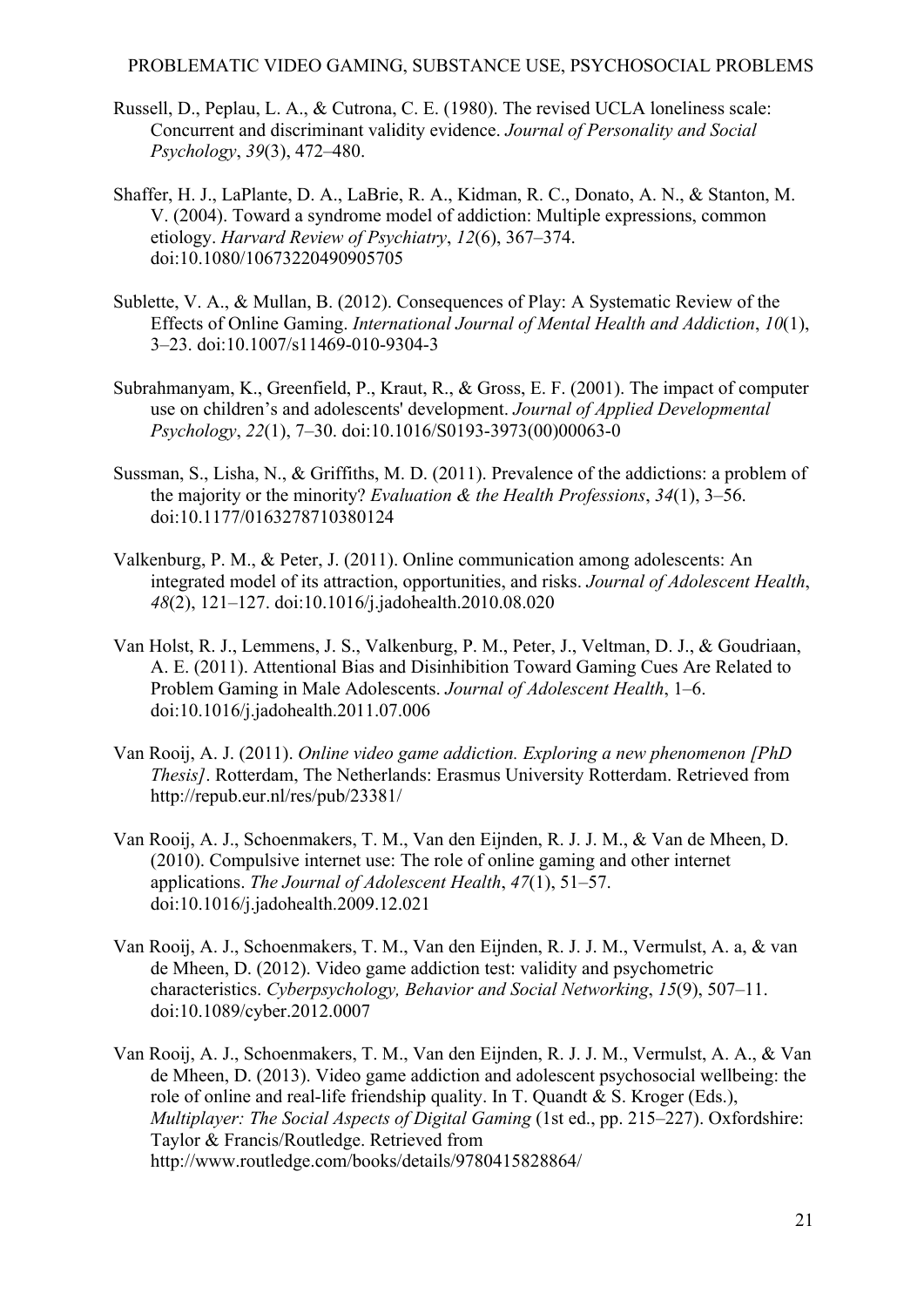- Van Rooij, A. J., Schoenmakers, T. M., Vermulst, A. A., Van den Eijnden, R. J. J. M., & Van de Mheen, D. (2011). Online video game addiction: Identification of addicted adolescent gamers. *Addiction*, *106*(1), 205–212. doi:10.1111/j.1360-0443.2010.03104.x
- Verdurmen, J., Monshouwer, K., Dorsselaer, S. Van, Lokman, S., Vermeulen-Smit, E., & Vollebergh, W. (2011). *Jeugd en riskant gedrag 2011. Kerngegevens uit het peilstationsonderzoek scholieren*. Utrecht: Trimbos-instituut.
- Volberg, R. a, Gupta, R., Griffiths, M. D., Olason, D. T., & Delfabbro, P. (2010). An international perspective on youth gambling prevalence studies. *International Journal of Adolescent Medicine and Health*, *22*(1), 3–38. Retrieved from http://www.ncbi.nlm.nih.gov/pubmed/20491416
- Winters, K. C., & Anderson, N. (2000). Gambling involvement and drug use among adolescents. *Journal of Gambling Studies*, *16*(2-3), 175–98.
- Wisselink, D. J., Kuijpers, W. G. T., & Mol, A. (2013). *Kerncijfers Verslavingszorg 2012 [Core statistics addiction care for the Netherlands in 2012]*. Houten: Stichting Informatie Voorziening Zorg (IVZ). Retrieved from http://www.sivz.nl/images/documenten/kerncijfers/kerncijfers verslavingszorg 2012.pdf
- Wood, R. T. A. (2007). Problems with the Concept of Video Game "Addiction": Some Case Study Examples. *International Journal of Mental Health and Addiction*, *6*(2), 169–178. doi:10.1007/s11469-007-9118-0
- Wood, R. T. A., Gupta, R., Derevensky, J. L., & Griffiths, M. D. (2004). Video game playing and gambling in adolescents: Common risk factors. *Journal of Child & Adolescent Substance Abuse*, *14*(1), 77–100. doi:10.1300/J029v14n01\_05 77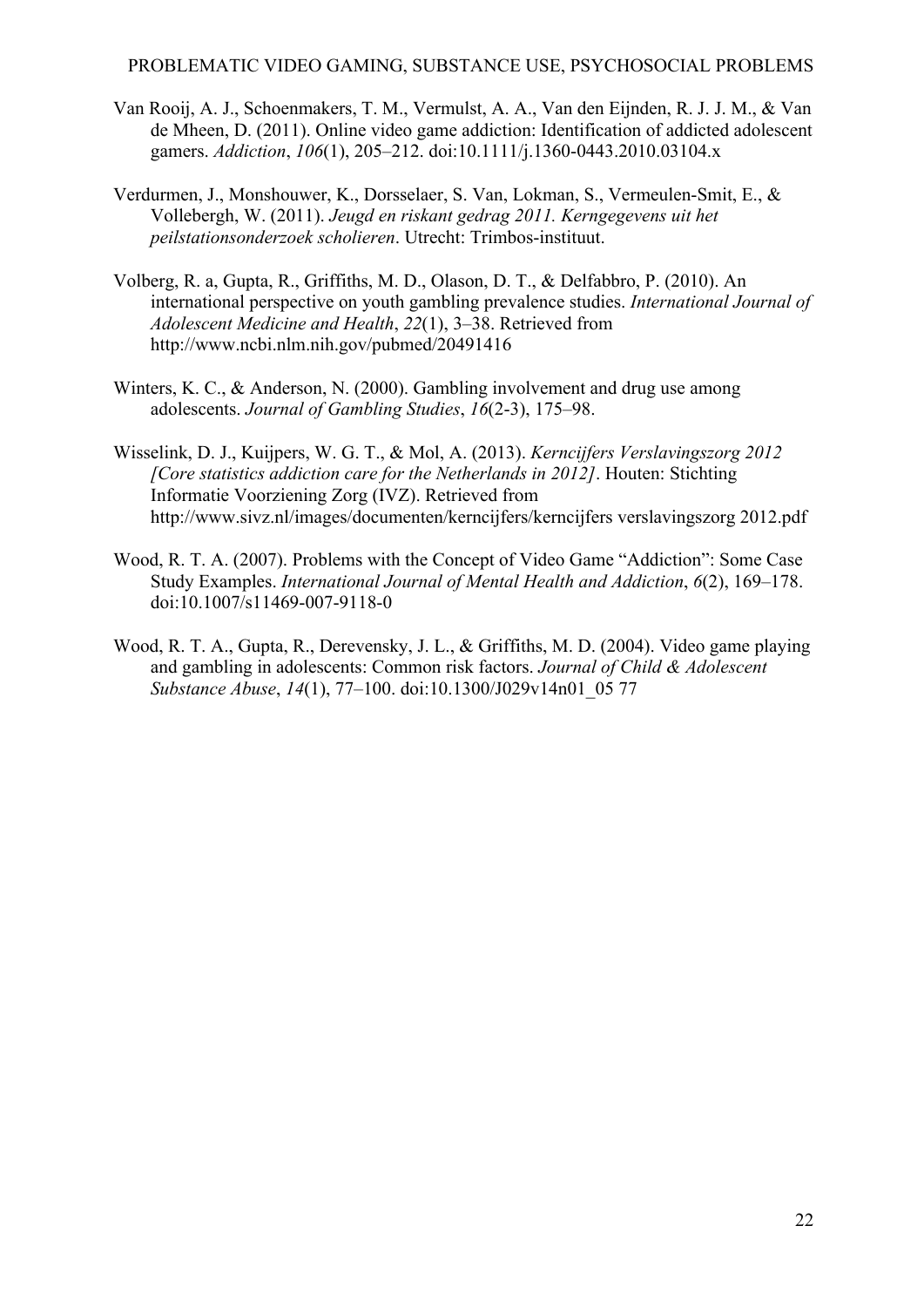|                                      | Non-online gamer |      | <b>Online</b> gamer |             |                                |                      |
|--------------------------------------|------------------|------|---------------------|-------------|--------------------------------|----------------------|
| Categorical data                     | $\%$             | N    | $\frac{0}{0}$       | $\mathbf N$ | Pearson $\chi$ 2 (p)           | <b>Relative risk</b> |
| Boys                                 | 40.11%           | 1611 | 59.89%              | 2405        | $1911.98 \approx 001$          | 4.42                 |
| Girls                                | 86.44%           | 3645 | 13.56%              | 572         |                                |                      |
|                                      |                  |      |                     |             |                                |                      |
| First year                           | 60.84%           | 2167 | 39.16%              | 1395        | 35.20 $(\leq 0.001)$           | n/a                  |
| Second year                          | 63.71%           | 1698 | 36.29%              | 967         |                                |                      |
| Third and fourth year                | 68.68%           | 1445 | 31.32%              | 659         |                                |                      |
| Low education                        | 62.76%           | 2144 | 37.24%              | 1272        | $2.38$ (n.s.)                  | (1.05)               |
| High education                       | 64.42%           | 3166 | 35.58%              | 1749        |                                |                      |
| Alcohol use                          | 63.57%           | 1040 | 36.43%              | 596         | $0.09$ (n.s.)                  |                      |
|                                      |                  |      |                     |             |                                | (1.01)               |
| Non-alcohol use                      | 63.98%           | 3844 | 36.02%              | 2164        |                                |                      |
| Smoking                              | 65.38%           | 510  | 34.62%              | 270         | $0.76$ (n.s.)                  | (0.96)               |
| Non-smoking                          | 63.80%           | 4360 | 36.20%              | 2474        |                                |                      |
| Cannabis                             | 55.38%           | 108  | 44.62%              | 87          | $6.56 \approx 0.05$            | (1.25)               |
| Non-cannabis use                     | 64.30%           | 4728 | 35.70%              | 2625        |                                |                      |
|                                      |                  |      |                     |             |                                |                      |
| Scale (answer range)                 | M(SD)            | N    | M(SD)               | N           | $t-test(p)$                    | <b>Cohen's D</b>     |
| VAT $(0-4)^{b}$                      | 0.37(0.49)       | 3224 | 0.84(0.68)          | 2754        | $-30.05$ (<.001) <sup>a</sup>  | 0.79                 |
| Depressive Mood (1-5)                | 2.23(0.71)       | 5271 | 2.16(0.70)          | 2998        | 4.62 $(< 001$ )                | $-0.10$              |
| Loneliness $(1-5)$                   | 1.57(0.50)       | 5260 | 1.64(0.51)          | 2995        | $-6.14 \approx 001$            | 0.14                 |
| Social Anxiety (general, 1-5)        | 1.67(0.70)       | 5239 | 1.71(0.71)          | 2975        | $-2.55 \approx 0.05$           | 0.06                 |
| Social Anxiety (new situations, 1-5) | 2.21(0.78)       | 5253 | 2.27(0.78)          | 2986        | $2.99 \left( \le 0.01 \right)$ | 0.08                 |
| Negative Self-Esteem (1-4)           | 1.74(0.55)       | 5233 | 1.68(0.52)          | 2964        | 4.80 $(<.001)^a$               | $-0.11$              |
| School performance (1-7)             | 5.40(1.20)       | 5223 | 5.15(1.23)          | 2984        | $3.34 \le 0.001$               | $-0.21$              |

*Table 1. Demographics and substance use for online gamers and non-online gamers (rest of sample)*

*a. Equal variances not assumed in t-test*

*b As the VAT was only filled out by gamers, the total N is lower for this row, comparison is limited to online gamers versus non-online gamers who play other game types.*